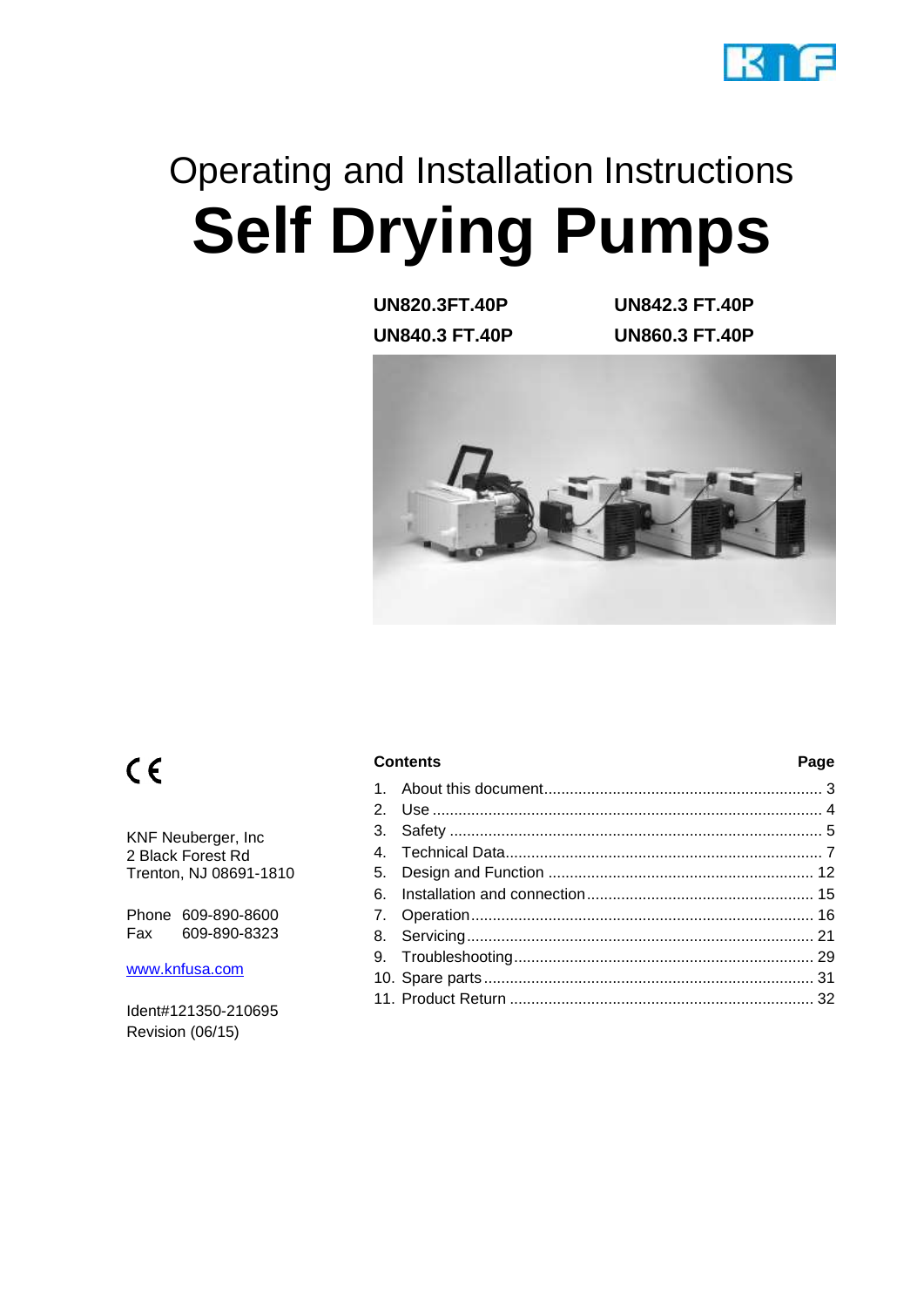<span id="page-1-0"></span>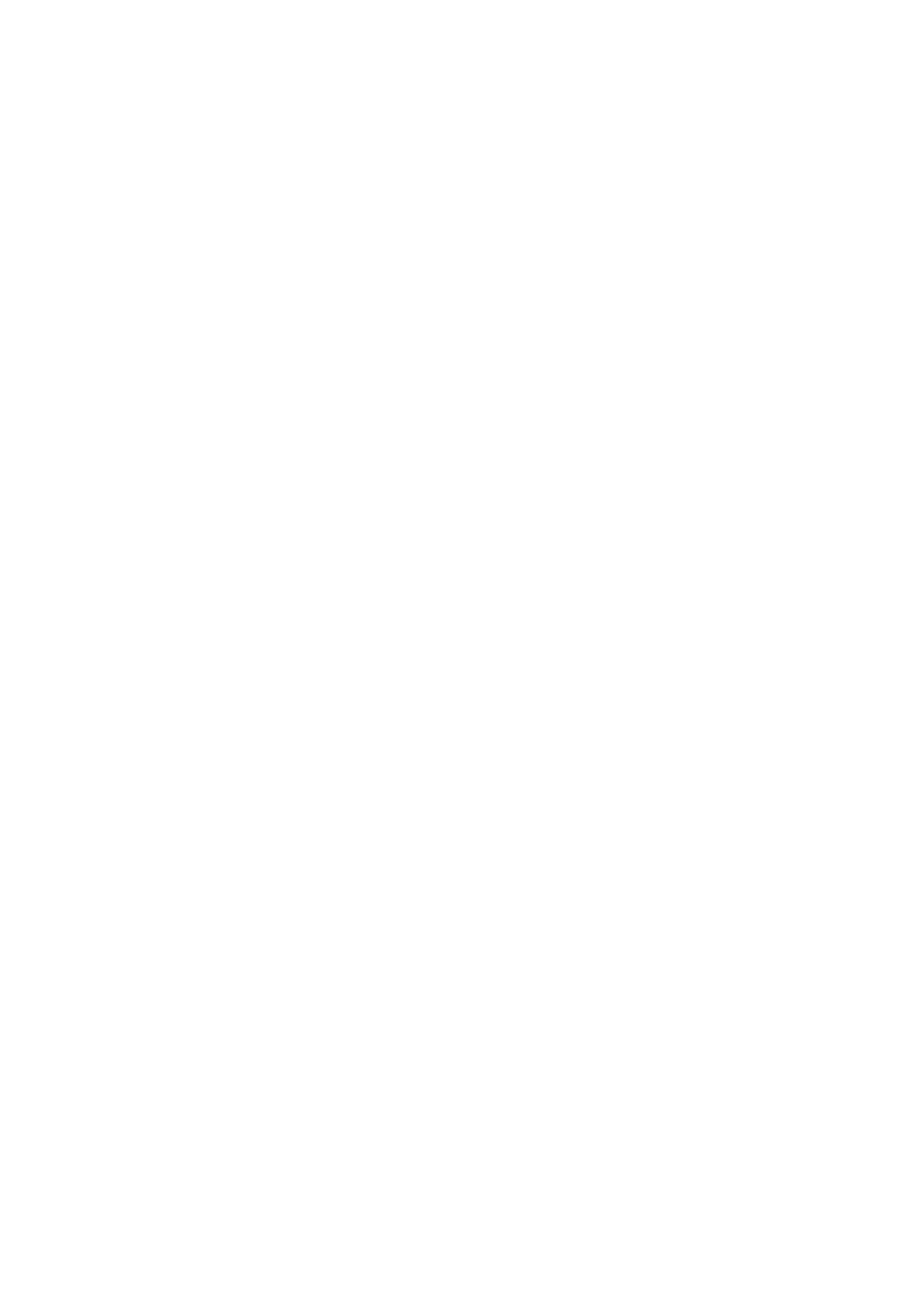### **1. About this document**

#### **1.1. Using the Operating Instructions**

The Operating Instructions are part of the pump.

Carefully study the Operating Instructions before using a pump.

Always keep the Operating Instructions handy in the work area.

Pass on the Operating Instructions to the next owner.

Customer-specific project pumps (pump models which begin with "PU" or "MPU") may differ from the Operating Instructions. Project pumps

> For project pumps, also observe the agreed upon specifications.

#### **1.2. Symbols and Markings**

#### **Warning**



A danger warning is located here.

Possible consequences of a failure to observe the warning are specified here. The signal word, e.g. Warning, indicates the danger level.

Measures for avoiding the danger and its consequences are specified here.

#### **Danger levels**

| Signal word                                   | Meaning                                       | Consequences if not observed                                               |  |
|-----------------------------------------------|-----------------------------------------------|----------------------------------------------------------------------------|--|
| <b>DANGER</b><br>warns of<br>immediate danger |                                               | Death or serious injuries<br>and/or serious damage are the<br>consequence. |  |
| <b>WARNING</b>                                | warns of possible<br>danger                   | Death or serious injuries<br>and/or serious damage are<br>possible.        |  |
| <b>CAUTION</b>                                | warns of a possibly<br>dangerous<br>situation | Minor injuries or damage are<br>possible.                                  |  |

*Tab. 1*

#### **Other information and symbols**

An activity to be carried out (a step) is specified here.

- 1. The first step of an activity to be carried out is specified here. Additional, consecutively numbered steps follow.
- This symbol refers to important information. Ť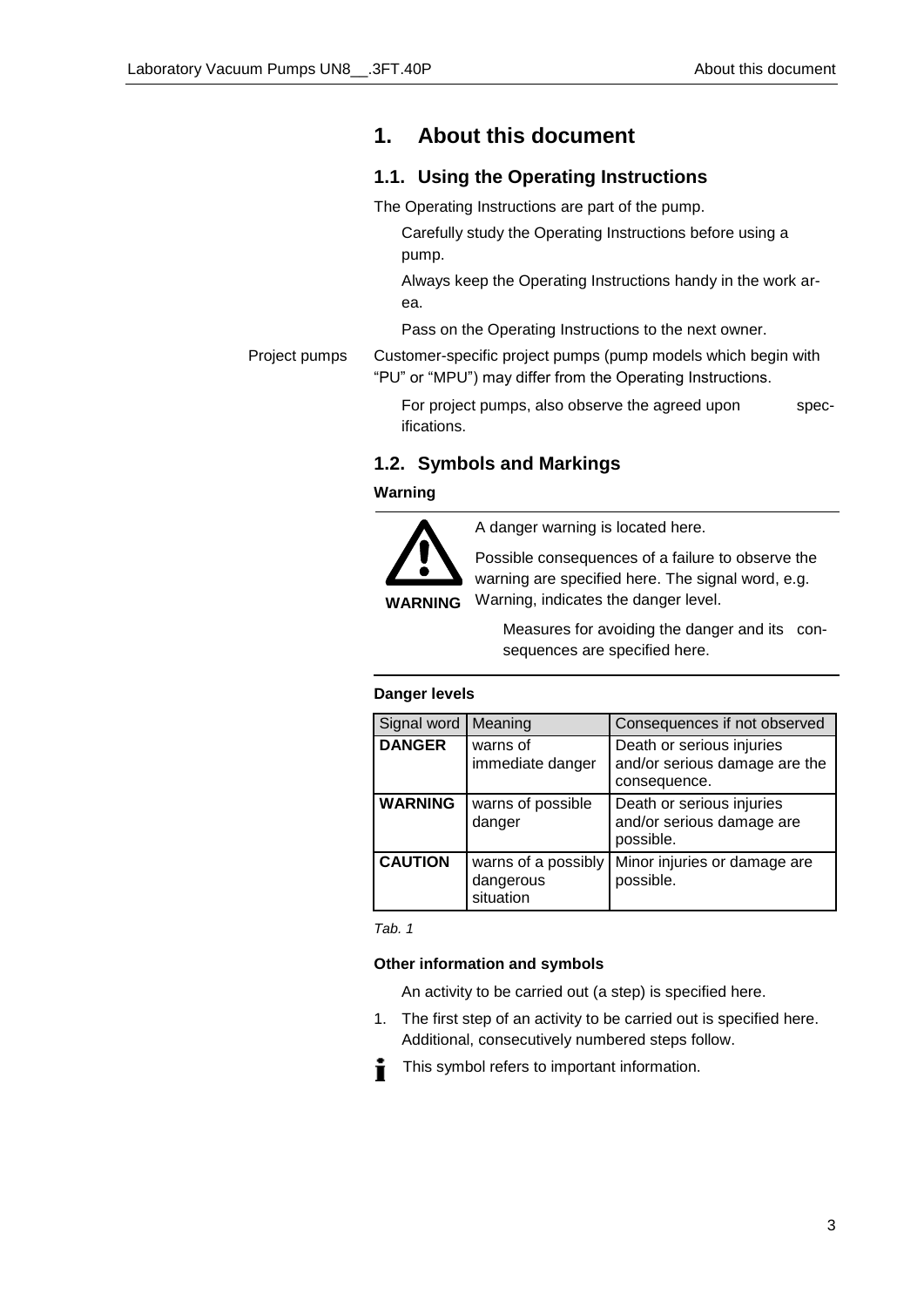## <span id="page-3-0"></span>**2. Use**

#### **2.1. Proper use**

The pumps are exclusively intended for transferring gases and vapors.

#### **Owner's responsibility**

| Operating parameters and<br>conditions | Only install and operate the pumps under the operating parameters<br>and conditions described in chapter 4, Technical data.                                                                     |  |  |
|----------------------------------------|-------------------------------------------------------------------------------------------------------------------------------------------------------------------------------------------------|--|--|
|                                        | Make sure that the installation location is dry and the pump is<br>protected against rain, splash, hose and drip water.                                                                         |  |  |
| Requirements for<br>transferred medium | Before using a medium, check whether the medium can be<br>transferred danger-free in the specific application case.                                                                             |  |  |
|                                        | Before using a medium, check the compatibility of the materials of<br>the pump head, diaphragm and valves with the medium.                                                                      |  |  |
|                                        | Only transfer gases which remain stable under the pressures and<br>temperatures occurring in the pump.                                                                                          |  |  |
| Drying systems                         | Ensure that the entry of air into the pump during venting (drying<br>system) could not result in the creation of reactive, explosive or<br>otherwise hazardous mixtures (e.g. with the medium). |  |  |
| Accessories                            | Laboratory equipment or additional components connected to a<br>pump have to be suitable for use with the pneumatic capabilities of<br>the pump.                                                |  |  |
|                                        | 2.2. Improper use                                                                                                                                                                               |  |  |
|                                        | The pumps and the drying system may not be operated in an<br>explosive atmosphere.                                                                                                              |  |  |
|                                        | The pumps are not suitable for transferring dusts.                                                                                                                                              |  |  |

The pumps are not suitable for transferring liquids.

The pumps must not be used to create vacuum and overpressure simultaneously.

An overpressure must not be applied to the suction side of the pump.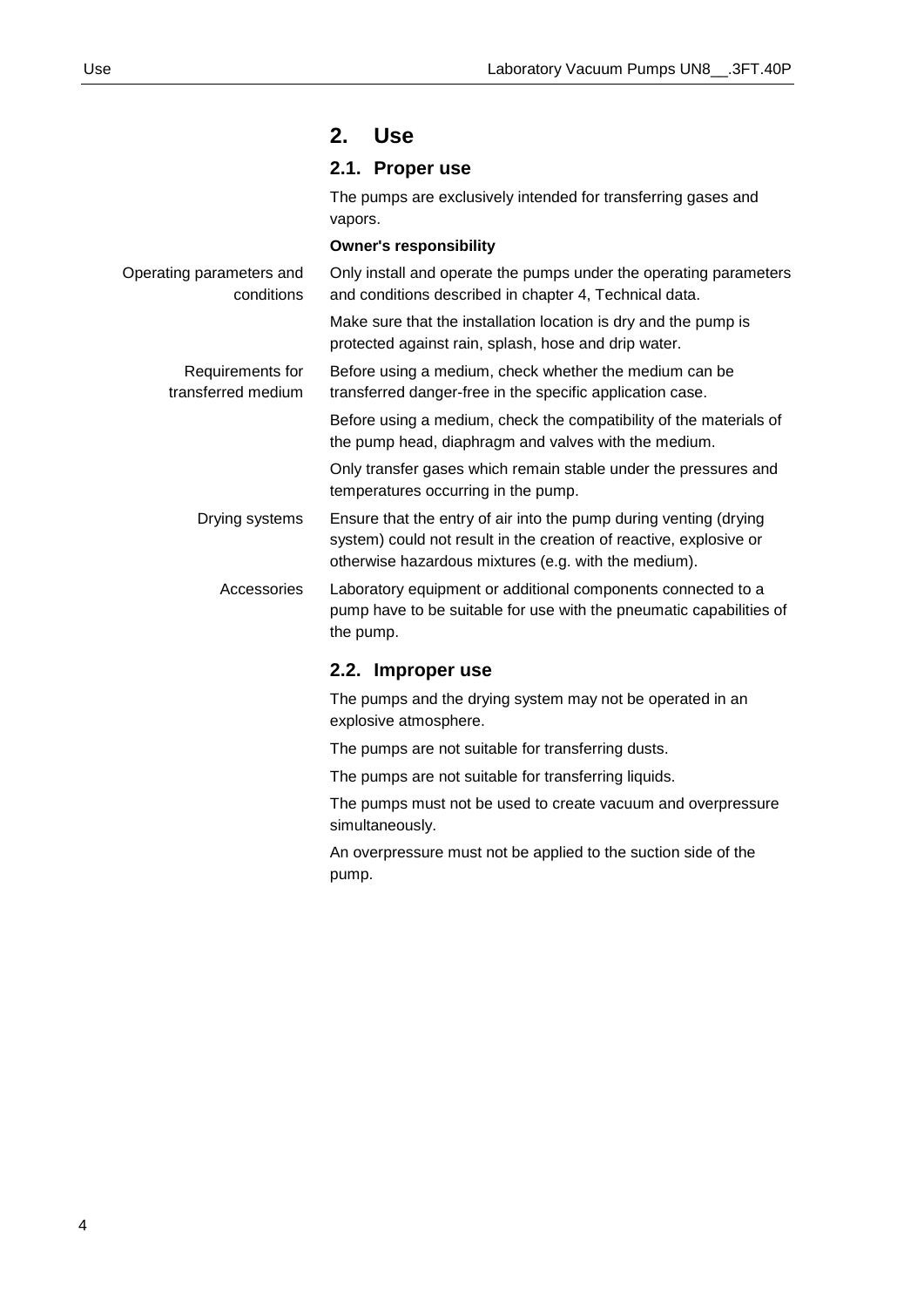#### <span id="page-4-0"></span>**3. Safety**

Note the safety precautions in chapters *6. Installation and*  Ť *connection,* and *7. Operation*.

The pumps are built according to the generally recognized rules of technology and in accordance with the occupational safety and accident prevention regulations. Nevertheless, dangers can result during their use which lead to injuries to the user or others, or to damage to the pump or other property.

Only use the pumps when they are in a good technical and proper working order, in accordance with their intended use, observing the safety advice within the operating instructions, at all times.

Make sure that only trained and instructed personnel or specially trained personnel work on the pumps. This especially applies to assembly, connection and servicing work. Personnel

> Make sure that the personnel has read and understood the operating instructions, and in particular the "Safety" chapter.

Observe the accident prevention and safety regulations when performing any work on the pump and during operation.

Do not expose any part of your body to the vacuum.

Open housing parts with notice sticker (see fig. 1) only after separating mains plug from power source.



*Fig. 1: Notice sticker*

Working in a safetyconscious manner

| Handling dangerous media | When transferring dangerous media, observe the safety<br>regulations when handling these media.                                                                                                                                                                                                                                  |
|--------------------------|----------------------------------------------------------------------------------------------------------------------------------------------------------------------------------------------------------------------------------------------------------------------------------------------------------------------------------|
| Handling flammable media | Be aware that the pumps are not designed to be explosion-proof.                                                                                                                                                                                                                                                                  |
|                          | Make sure the temperature of the medium is always sufficiently<br>below the ignition temperature of the medium, to avoid ignition or<br>explosion. This also applies for unusual operational situations.                                                                                                                         |
|                          | Note that the temperature of the medium increases when the pump<br>compresses the medium.                                                                                                                                                                                                                                        |
|                          | Hence, make sure the temperature of the medium is sufficiently<br>below the ignition temperature of the medium, even when it is<br>compressed to the maximum permissible operating pressure of the<br>pump. The maximum permissible operating pressure of the pump<br>is stated in the technical specifications (see chapter 4). |
|                          | If necessary, consider any external sources of energy, such as<br>radiation, that may add heat to the medium.                                                                                                                                                                                                                    |
|                          | In case of doubt, consult the KNF customer service.                                                                                                                                                                                                                                                                              |
| Environmental protection | Store all replacement parts in a protected manner and dispose of<br>them properly in accordance with the applicable environmental<br>protection regulations. Observe the respective national and<br>international regulations. This especially applies to parts<br>contaminated with toxic substances.                           |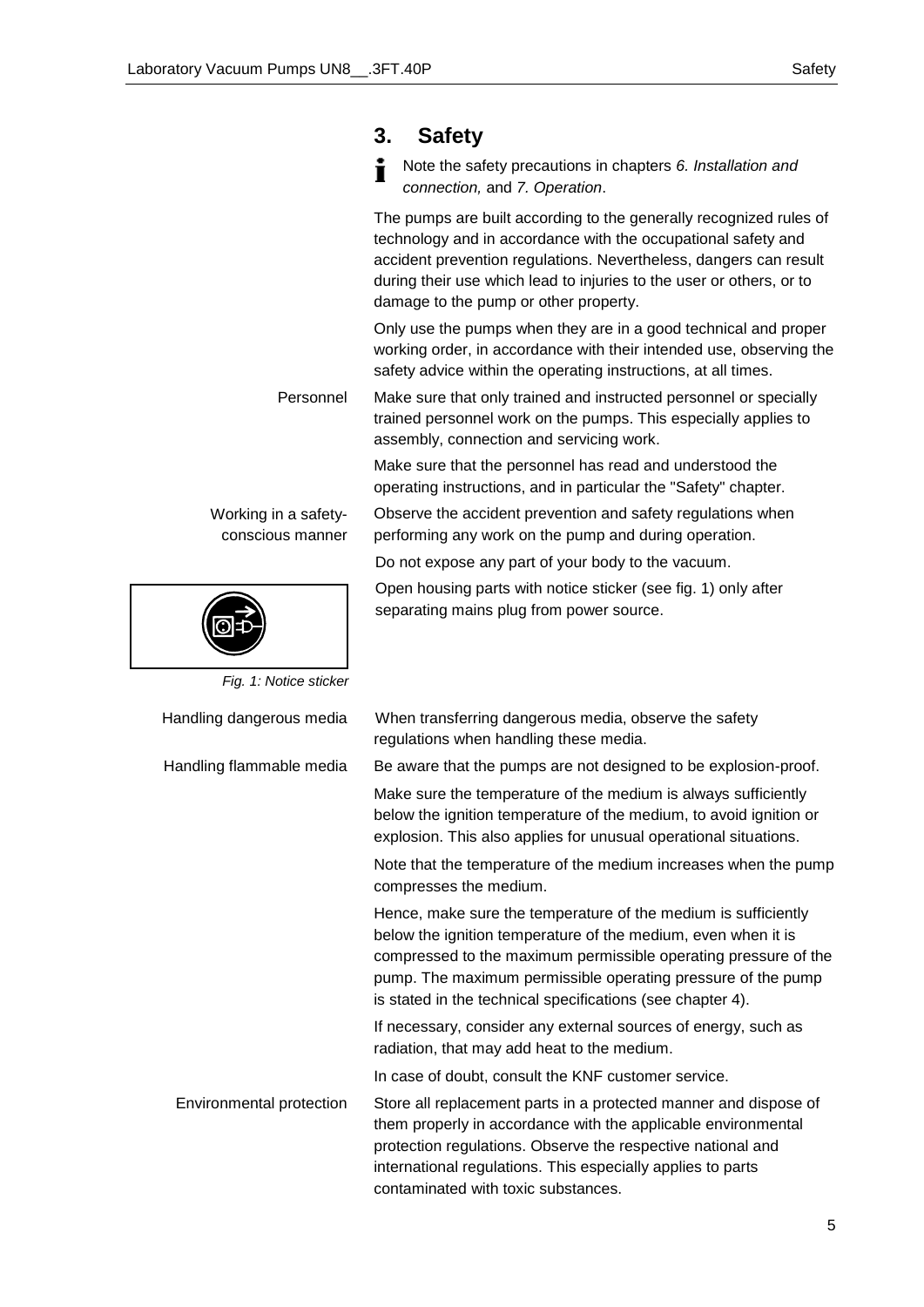The pumps conform to the safety regulations of the EC Directive 2004/108/EC concerning Electromagnetic Compatibility and the EC Directive 2006/42/EC concerning Machinery. **Standards** 

The following harmonized standards have been used:

- **DIN EN 61010-1**
- DIN EN 55014-1/2
- **DIN EN 61000-3-2/3**

The pumps correspond to IEC 664:

- the overvoltage category II
- the pollution degree 2.

Only have repairs to the pump carried out by the KNF Customer Service responsible. Customer service and repairs

> Only authorized personnel should open those parts of the housing that contain live electrical parts.

Use only genuine parts from KNF for servicing work.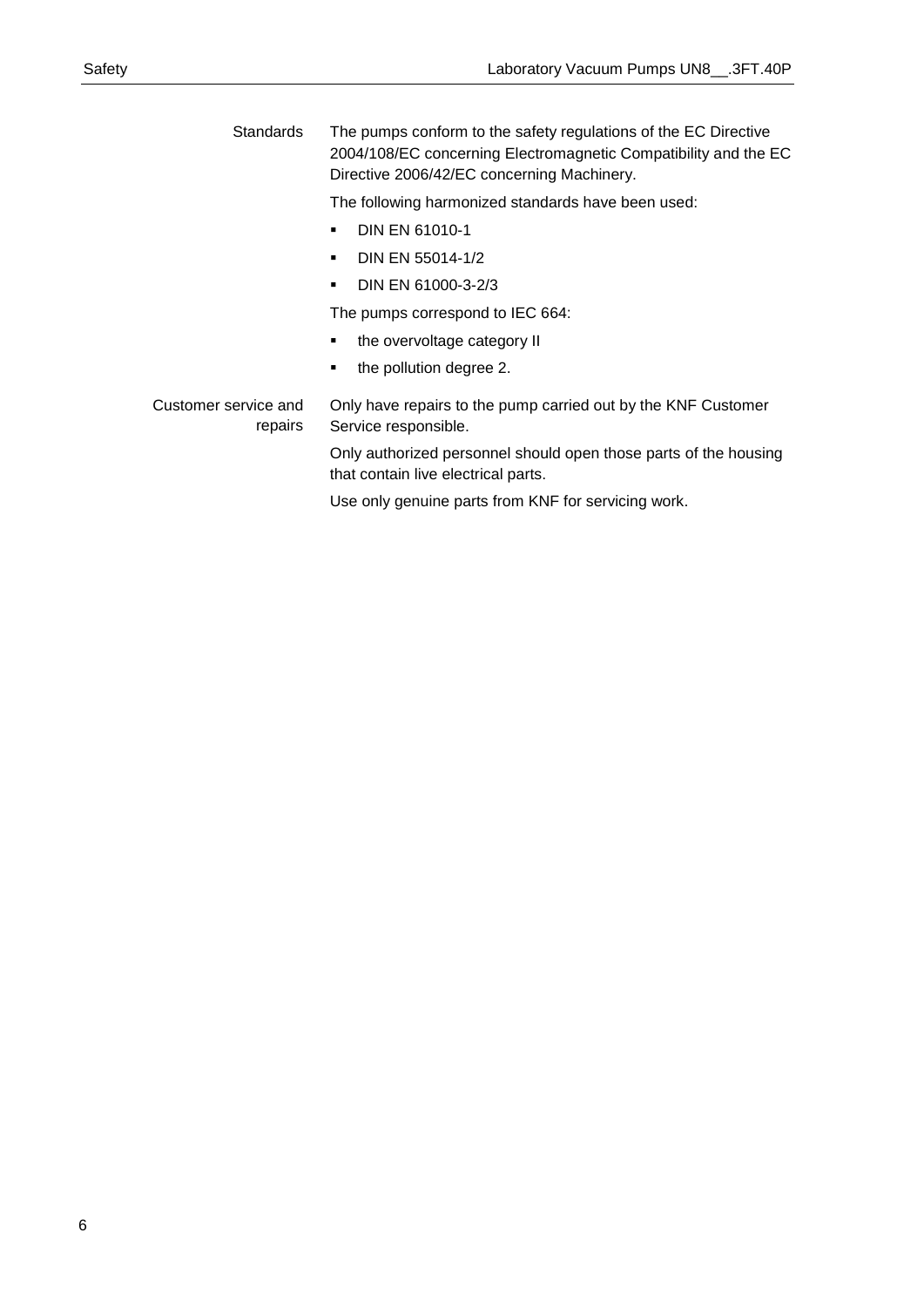## <span id="page-6-0"></span>**4. Technical Data**

i All pumps are secured against overheating with a thermal switch and are equipped with a mains fuse.

#### **Pump materials**

| Component | Pump material*     |
|-----------|--------------------|
| Pump head | <b>PTFE</b>        |
| Diaphragm | <b>PTFE</b> coated |
| Valve     | <b>FFPM</b>        |

*Tab. 2 \*according to DIN ISO 1629 and 1043.1*

Refer to the type plate for the pump's electrical configuration.i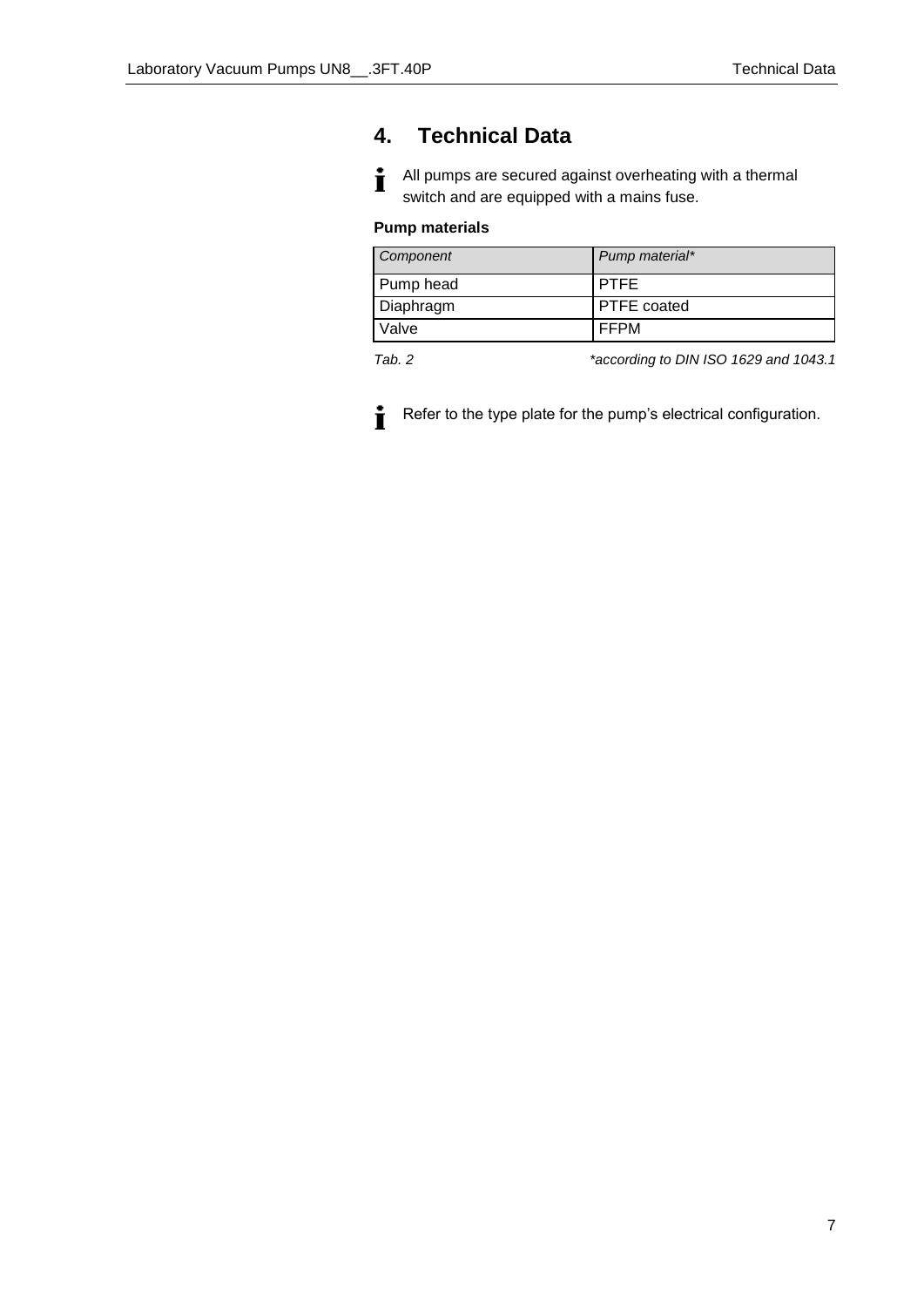#### **UN820.3FT.40P**

| Pneumatic performance                                                       |                                                                               |                  |             |  |
|-----------------------------------------------------------------------------|-------------------------------------------------------------------------------|------------------|-------------|--|
| Max. permissible operating<br>pressure [bar g]                              | 1.0                                                                           |                  |             |  |
| Ultimate vacuum [mbar abs.]                                                 | 10                                                                            |                  |             |  |
| Delivery rate at atm. pressure<br>$[1/min]$ *                               | 20                                                                            |                  |             |  |
| <b>Pneumatic connections</b>                                                |                                                                               |                  |             |  |
| Hose connection [mm]                                                        | <b>ID 10</b>                                                                  |                  |             |  |
| Ambient and media temperature                                               |                                                                               |                  |             |  |
| Permissible<br>ambient temperature                                          | + 5 °C to + 40 °C                                                             |                  |             |  |
| + 5 $^{\circ}$ C to + 40 $^{\circ}$ C<br>Permissible media tempera-<br>ture |                                                                               |                  |             |  |
| Other parameters                                                            |                                                                               |                  |             |  |
| Weight [kg]                                                                 | 9.6                                                                           |                  |             |  |
| Dimensions : L x H x W [mm]                                                 | 312 x 220 x 177                                                               |                  |             |  |
| Maximum permissible ambient<br>relative humidity                            | 80 % for temperatures up to<br>31 °C, decreasing linearly to<br>50 % at 40 °C |                  |             |  |
| Max. altitude of site<br>[m above sea level]                                | 2000                                                                          |                  |             |  |
| <b>Electrical Data</b>                                                      |                                                                               |                  |             |  |
| Voltage [V]                                                                 | 100                                                                           | 115              | 230         |  |
| Frequency [Hz]                                                              | 50/60                                                                         | 60               | 50          |  |
| Max. operating current [A]                                                  | 1.8                                                                           | $\overline{1.2}$ | 0.7         |  |
| Power consumption pump [W]                                                  | 130                                                                           | 130              | 120         |  |
| Maximum permitted mains<br>voltage fluctuations                             | $+/- 10 \%$                                                                   | $+/- 10 %$       | $+/- 10 \%$ |  |
| Fuse pump<br>$(2x)$ T [A]                                                   | 3.15                                                                          | 2.5              | 1.6         |  |
| Protection class motor<br><b>IP44</b>                                       |                                                                               |                  |             |  |

*Tab. 3 \* Liters in standard state (1,013 mbar)*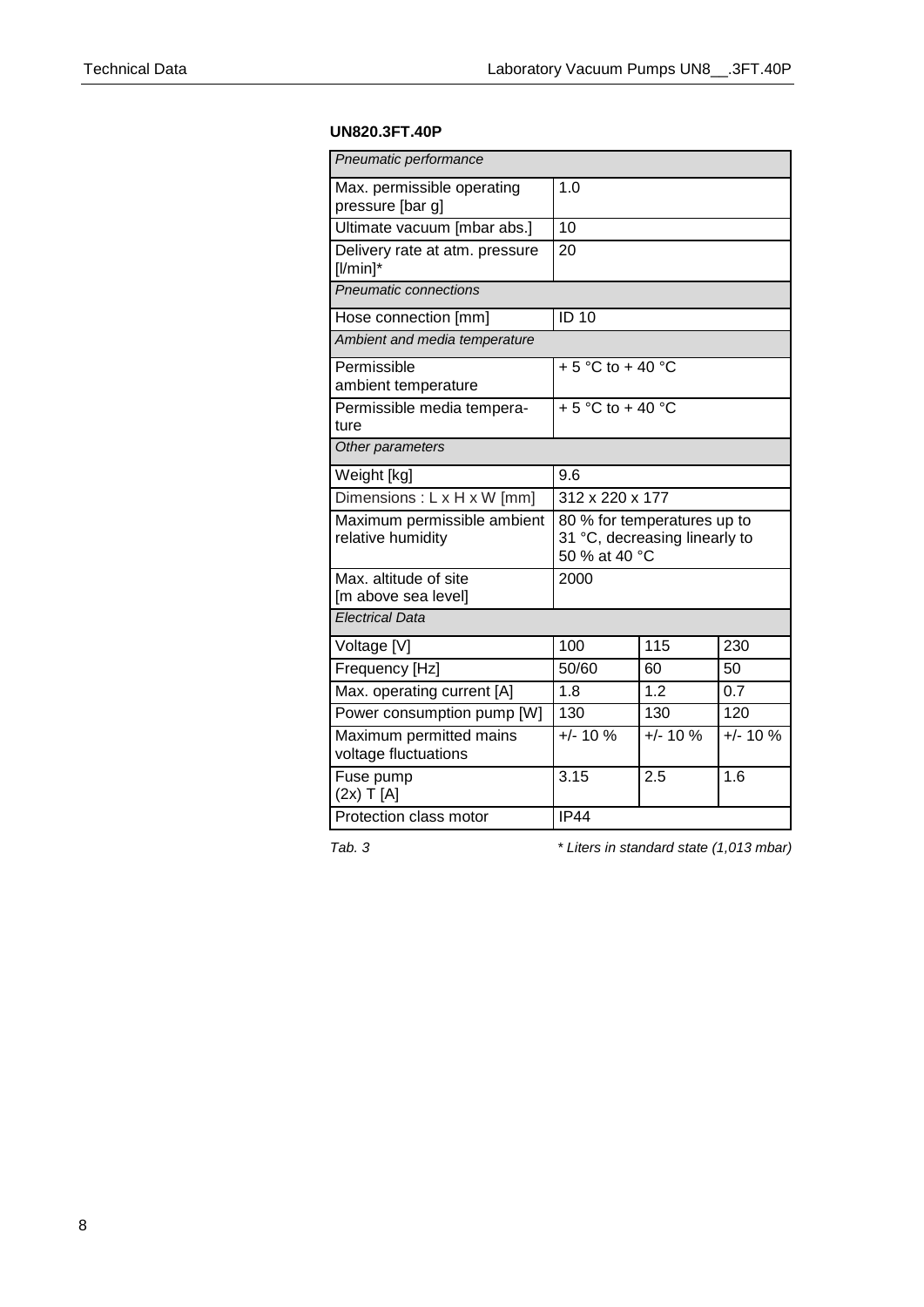#### **UN840.3FT.40P**

| Pneumatic performance                                                                                                             |                     |             |             |  |
|-----------------------------------------------------------------------------------------------------------------------------------|---------------------|-------------|-------------|--|
| Max. permissible operating<br>pressure [bar g]                                                                                    | 1.0                 |             |             |  |
| Ultimate vacuum [mbar abs.]                                                                                                       | 10                  |             |             |  |
| Delivery rate at atm. pressure<br>$[1/min]$ *                                                                                     | 34                  |             |             |  |
| <b>Pneumatic connections</b>                                                                                                      |                     |             |             |  |
| Hose connection [mm]                                                                                                              | <b>ID 10</b>        |             |             |  |
| Ambient and media temperature                                                                                                     |                     |             |             |  |
| Permissible<br>ambient temperature                                                                                                | $+5$ °C to $+40$ °C |             |             |  |
| + 5 $^{\circ}$ C to + 40 $^{\circ}$ C<br>Permissible media tempera-<br>ture                                                       |                     |             |             |  |
| Other parameters                                                                                                                  |                     |             |             |  |
| Weight [kg]                                                                                                                       | 12.9                |             |             |  |
| Dimensions : L x H x W [mm]<br>341 x 239 x 189                                                                                    |                     |             |             |  |
| Maximum permissible ambient<br>80 % for temperatures up to<br>relative humidity<br>31 °C, decreasing linearly to<br>50 % at 40 °C |                     |             |             |  |
| Max. altitude of site<br>2000<br>[m above sea level]                                                                              |                     |             |             |  |
| <b>Flectrical Data</b>                                                                                                            |                     |             |             |  |
| Voltage [V]                                                                                                                       | 100                 | 115         | 230         |  |
| Frequency [Hz]                                                                                                                    | 50/60               | 60          | 50          |  |
| Max. operating current [A]                                                                                                        | 4.4                 | 3.2         | 1.5         |  |
| Power consumption pump [W]                                                                                                        | 220                 | 250         | 245         |  |
| Maximum permitted mains<br>voltage fluctuations                                                                                   | $+/- 10 \%$         | $+/- 10 \%$ | $+/- 10 \%$ |  |
| Fuse pump<br>$(2x)$ T [A]                                                                                                         | 6.3                 | 6.3         | 3.15        |  |
| Protection class motor<br>IP44                                                                                                    |                     |             |             |  |

*Tab. 4 \* Liters in standard state (1,013 mbar)*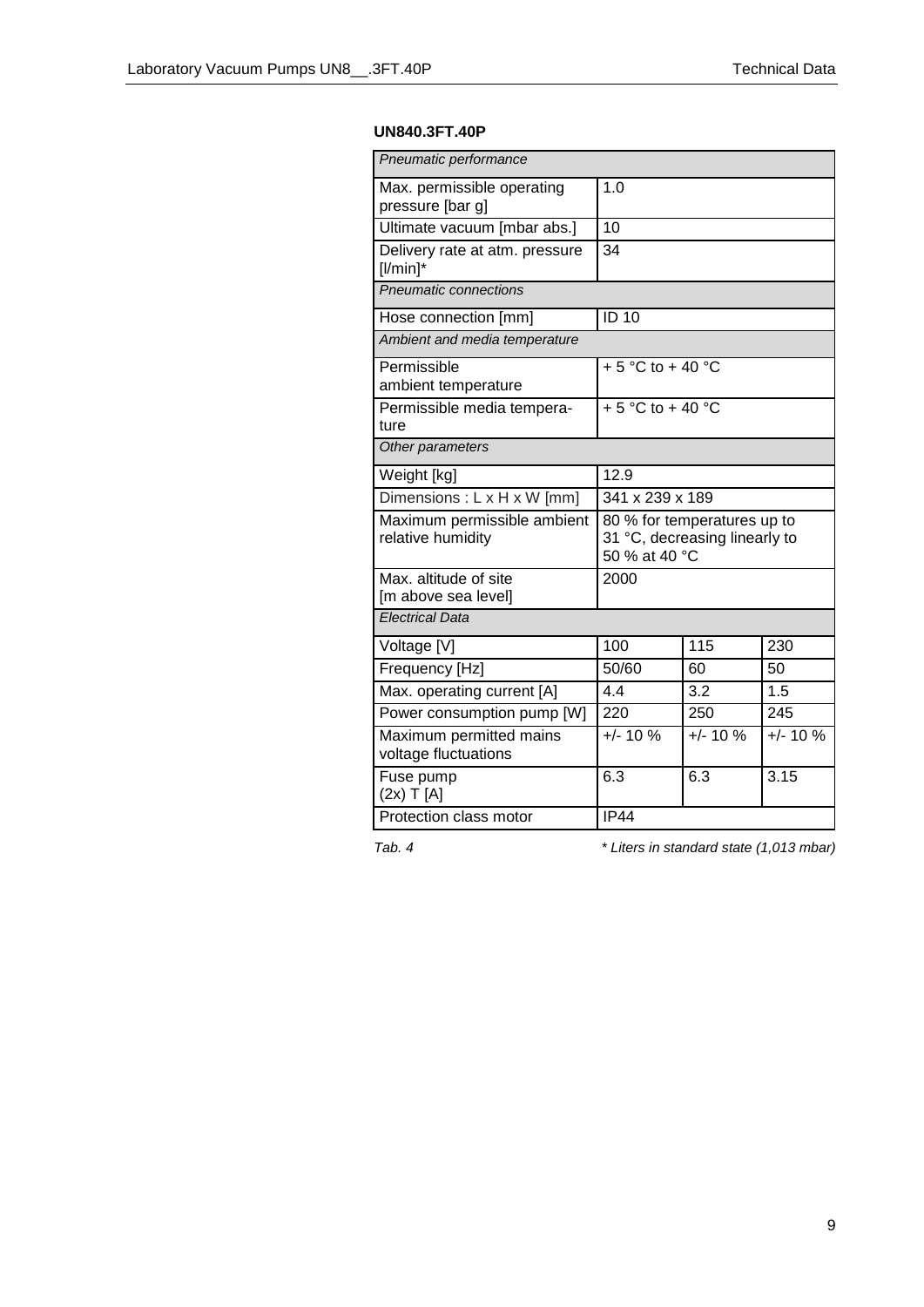#### **UN842.3FT.40P**

| Pneumatic performance                                                                                                             |                      |             |             |
|-----------------------------------------------------------------------------------------------------------------------------------|----------------------|-------------|-------------|
| Max. permissible operating<br>pressure [bar g]                                                                                    | 1.0                  |             |             |
| Ultimate vacuum [mbar abs.]                                                                                                       | 4                    |             |             |
| Delivery rate at atm. pressure<br>$[$ l/min $]$ *                                                                                 | 34                   |             |             |
| Pneumatic connections                                                                                                             |                      |             |             |
| Hose connection [mm]                                                                                                              | <b>ID 10</b>         |             |             |
| Ambient and media temperature                                                                                                     |                      |             |             |
| Permissible<br>ambient temperature                                                                                                | + 5 °C to + 40 °C    |             |             |
| Permissible media tempera-<br>ture                                                                                                | $+5 °C$ to $+ 40 °C$ |             |             |
| Other parameters                                                                                                                  |                      |             |             |
| Weight [kg]                                                                                                                       | 13.7                 |             |             |
| Dimensions : L x H x W [mm]                                                                                                       | 341 x 242 x 189      |             |             |
| Maximum permissible ambient<br>80 % for temperatures up to<br>31 °C, decreasing linearly to<br>relative humidity<br>50 % at 40 °C |                      |             |             |
| Max. altitude of site<br>[m above sea level]                                                                                      | 2000                 |             |             |
| Ambient and media temperature                                                                                                     |                      |             |             |
| Permissible<br>ambient temperature                                                                                                | $+5$ °C to + 40 °C   |             |             |
| Permissible media tempera-<br>ture                                                                                                | $+5 °C$ to $+ 40 °C$ |             |             |
| <b>Electrical Data</b>                                                                                                            |                      |             |             |
| Voltage [V]                                                                                                                       | 100                  | 115         | 230         |
| Frequency [Hz]                                                                                                                    | 50/60                | 60          | 50          |
| Max. operating current [A]                                                                                                        | 4.4                  | 3.2         | 1.5         |
| Power consumption pump [W]                                                                                                        | 260                  | 290         | 245         |
| Maximum permitted mains<br>voltage fluctuations                                                                                   | $+/- 10 \%$          | $+/- 10 \%$ | $+/- 10 \%$ |
| Fuse pump<br>$(2x)$ T [A]                                                                                                         | 6.3                  | 6.3         | 3.15        |
| Protection class motor                                                                                                            | <b>IP44</b>          |             |             |

*Tab. 5 \* Liters in standard state (1,013 mbar)*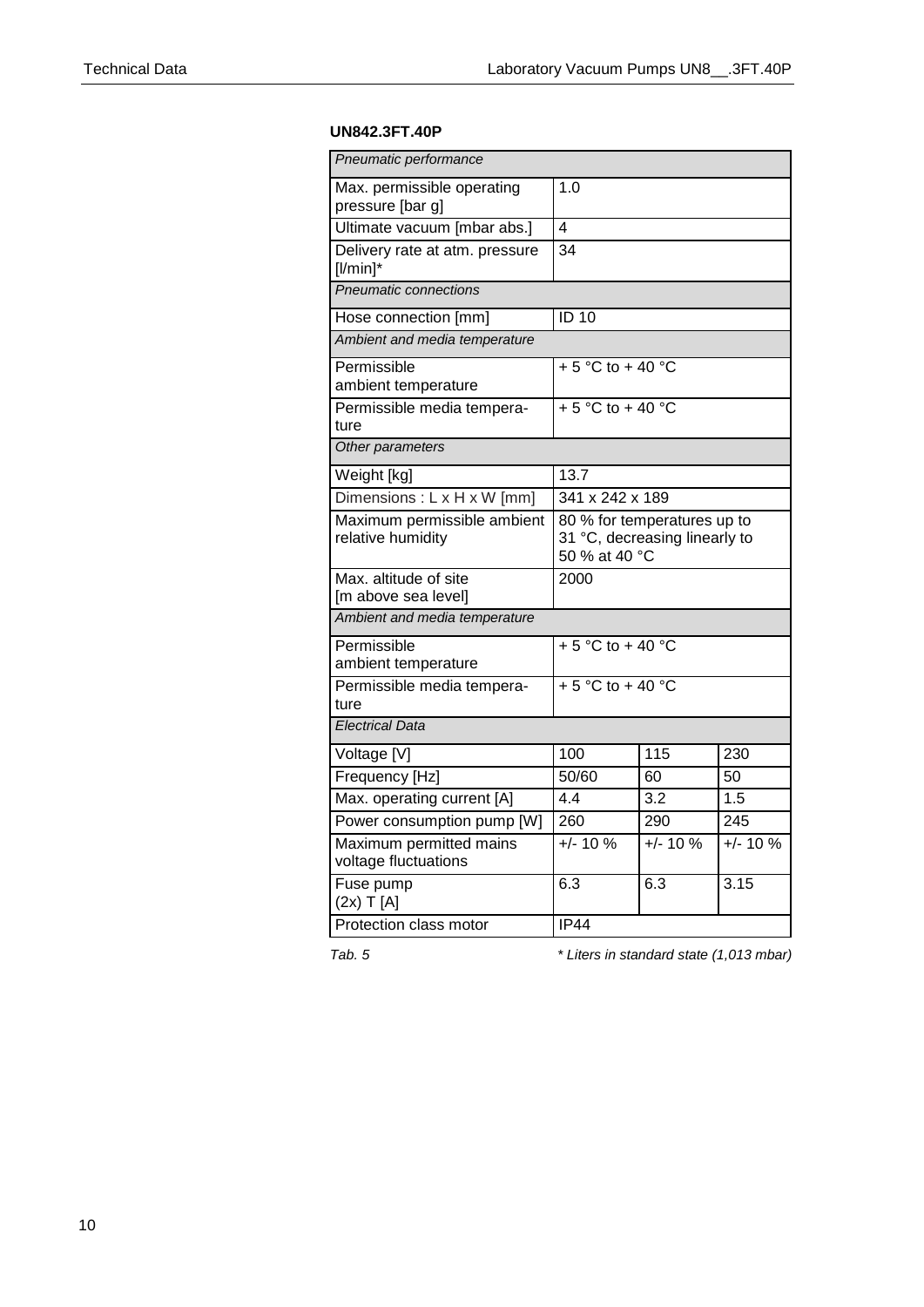#### **UN860.3FT.40P**

| Pneumatic performance                                                                                                             |                         |             |             |
|-----------------------------------------------------------------------------------------------------------------------------------|-------------------------|-------------|-------------|
| Max. permissible operating<br>pressure [bar g]                                                                                    | 1.0                     |             |             |
| Ultimate vacuum [mbar abs.]                                                                                                       | $\overline{\mathbf{4}}$ |             |             |
| Delivery rate at atm. pressure<br>$[1/min]$ *                                                                                     | 60                      |             |             |
| <b>Pneumatic connections</b>                                                                                                      |                         |             |             |
| Hose connection [mm]                                                                                                              | <b>ID12</b>             |             |             |
| Ambient and media temperature                                                                                                     |                         |             |             |
| Permissible<br>ambient temperature                                                                                                | $+5$ °C to $+40$ °C     |             |             |
| + 5 $^{\circ}$ C to + 40 $^{\circ}$ C<br>Permissible media tempera-<br>ture                                                       |                         |             |             |
| Other parameters                                                                                                                  |                         |             |             |
| Weight [kg]                                                                                                                       | 14.8                    |             |             |
| Dimensions : L x H x W [mm]<br>331 x 278.5 x 291                                                                                  |                         |             |             |
| Maximum permissible ambient<br>80 % for temperatures up to<br>relative humidity<br>31 °C, decreasing linearly to<br>50 % at 40 °C |                         |             |             |
| Max. altitude of site<br>[m above sea level]                                                                                      | 2000                    |             |             |
| <b>Flectrical Data</b>                                                                                                            |                         |             |             |
| Voltage [V]                                                                                                                       | 100                     | 115         | 230         |
| Frequency [Hz]                                                                                                                    | 50/60                   | 60          | 50          |
| Max. operating current [A]                                                                                                        | 4.8                     | 2.7         | 1.6         |
| Power consumption pump [W]                                                                                                        | 260                     | 240         | 220         |
| Maximum permitted mains<br>voltage fluctuations                                                                                   | $+/- 10 \%$             | $+/- 10 \%$ | $+/- 10 \%$ |
| Fuse pump<br>$(2x)$ T [A]                                                                                                         | 6.3                     | 6.3         | 3.15        |
| Protection class motor                                                                                                            | <b>IP54</b>             |             |             |

*Tab. 6 \* Liters in standard state (1,013 mbar)*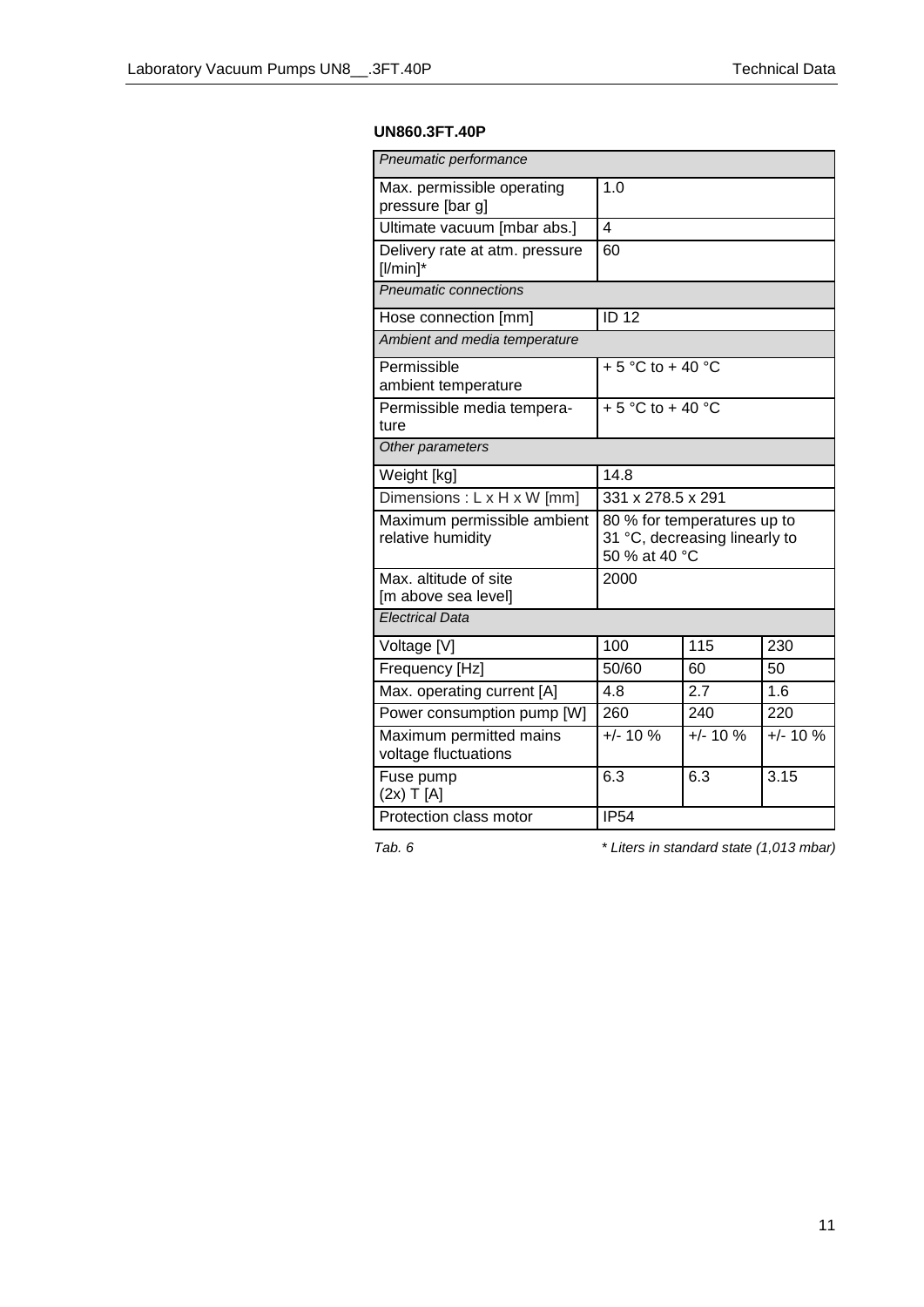## <span id="page-11-0"></span>**5. Design and Function**

#### **Design UN820.3FT.40P, UN840.3FT.40P, UN842.3FT.40P**

- Connection piece
- **2** Pneumatic connection<br>**3** Pump head
- Pump head
- Outlet (pressure side)
- Inlet (suction side)
- Power switch pump
- Venting valve
- Power switch drying system
- Control box



*Fig. 2: Diaphragm pump (shown: pump UN840.3 FT.40P, symbolic)*

#### **Design UN860.3FT.40P**

- Inlet (suction side)
- Outlet (pressure side)
- Pneumatic connection
- Connection piece
- Pump head
- Power switch pump
- Connecting box
- Fan cover
- Power switch drying system
- Control box
- Pump head
- Venting valve



<span id="page-11-1"></span>*Fig. 3: Diaphragm pump UN860.3 FT.40P*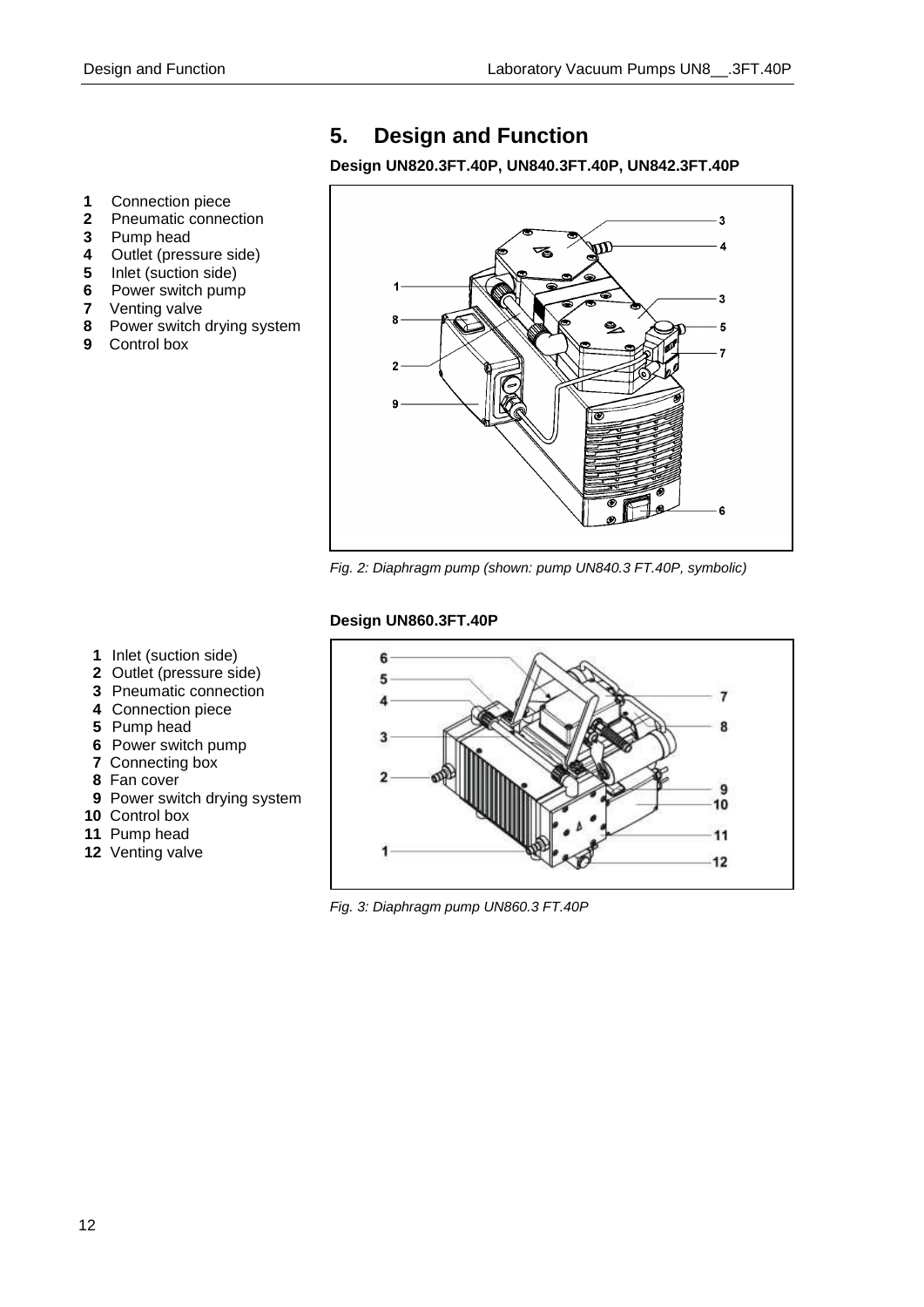#### **Function Diaphragm Pump**

- **1** Outlet valve
- **2** Inlet valve
- **3** Transfer chamber
- **4** Diaphragm
- **5** Eccentric
- **6** Connecting rod
- **7** Pump housing



*Fig. 4: Pump head*

Diaphragm pumps transfer, compress (depending on pump version) and evacuate gases and vapors.

The elastic diaphragm (**4**) is moved up and down by the eccentric (**5**) and the connecting rod (**6**). In the downward stroke it aspirates the gas to be transferred via the inlet valve (**2**). In the upward stroke, the diaphragm presses the medium out of the pump head via the outlet valve (**1**). The transfer chamber (**3**) is hermetically separated from the pump drive (**7**) by the diaphragm.

#### **Description, Operating Conditions**

Where gases of high humidity have to be evacuated condensation may collect in the pump head; as a result, the effectiveness of the pump decreases.

Thanks to the drying system it is possible during evacuation to blow the condensed liquid out of the pump heads at high speed, while maintaining the vacuum in the recipient at a constant level. After drying the pump heads the pumps achieve a greatly improved vacuum and evacuate much faster than pumps without a drying system.

The drying system utilizes the pressure difference between the transfer chamber (fig. 4/**3**) and the surrounding atmosphere.

The venting valve (fig. 2/**7** or fig. 3/**12**) at suction side pump head is opened by the control system, permitting air to enter the evacuated pump head. As a result of the increase in pressure in the pump head, the inlet valve of the first pump head closes by itself, thereby sealing off the connection to the source being evacuated.

By contrast, the outlet valve and both valves of the second pump head now open automatically; the condensation is expelled from the pump head at high speed.

Pumps can operate with or without the drying system. The drying system is activated by a switch on the control box. If the drying system remains switched off the pumps operate in the conventional way.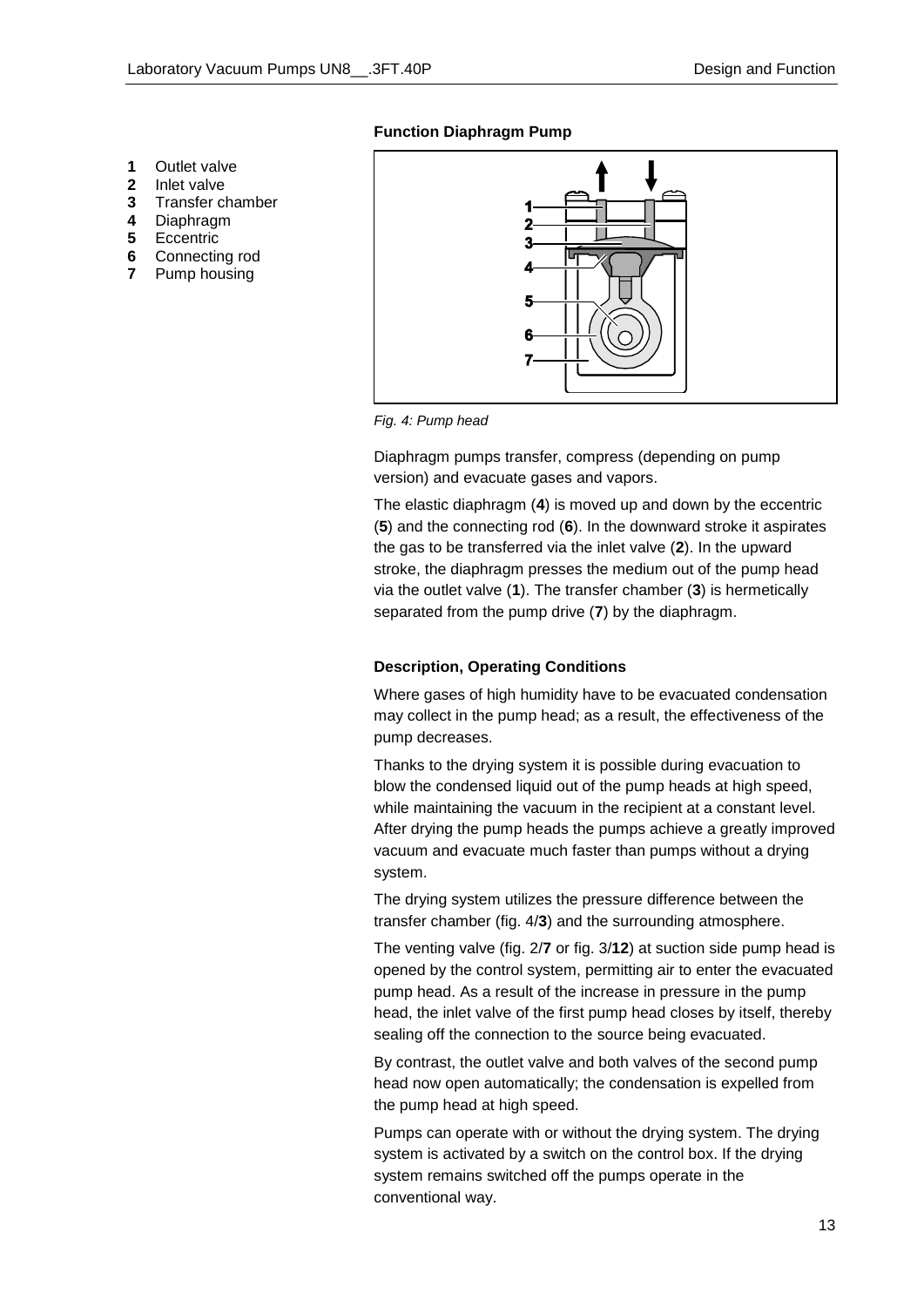The control for the drying system is effected via three variables:

- The time between switching on the drying system and the first ventilation of the pump heads  $(t_1)$
- The duration of the ventilation of the pump heads  $(t_2)$
- **The interval between pump head ventilation operations**  $(t_3)$ **.**

For  $t_1$  to  $t_3$  standard values are set in the factory.

- $t_1 = 210$  sec
- $t_2 = 2.0$  sec
- $t_3 = 40$  sec

In addition to this, the drying process can also be individually adapted to a process sequence. To do this, the values for  $t_1$ ,  $t_2$ , and  $t_3$  can be altered (see chapter 7.4). The pump must be disconnected from the electricity mains beforehand.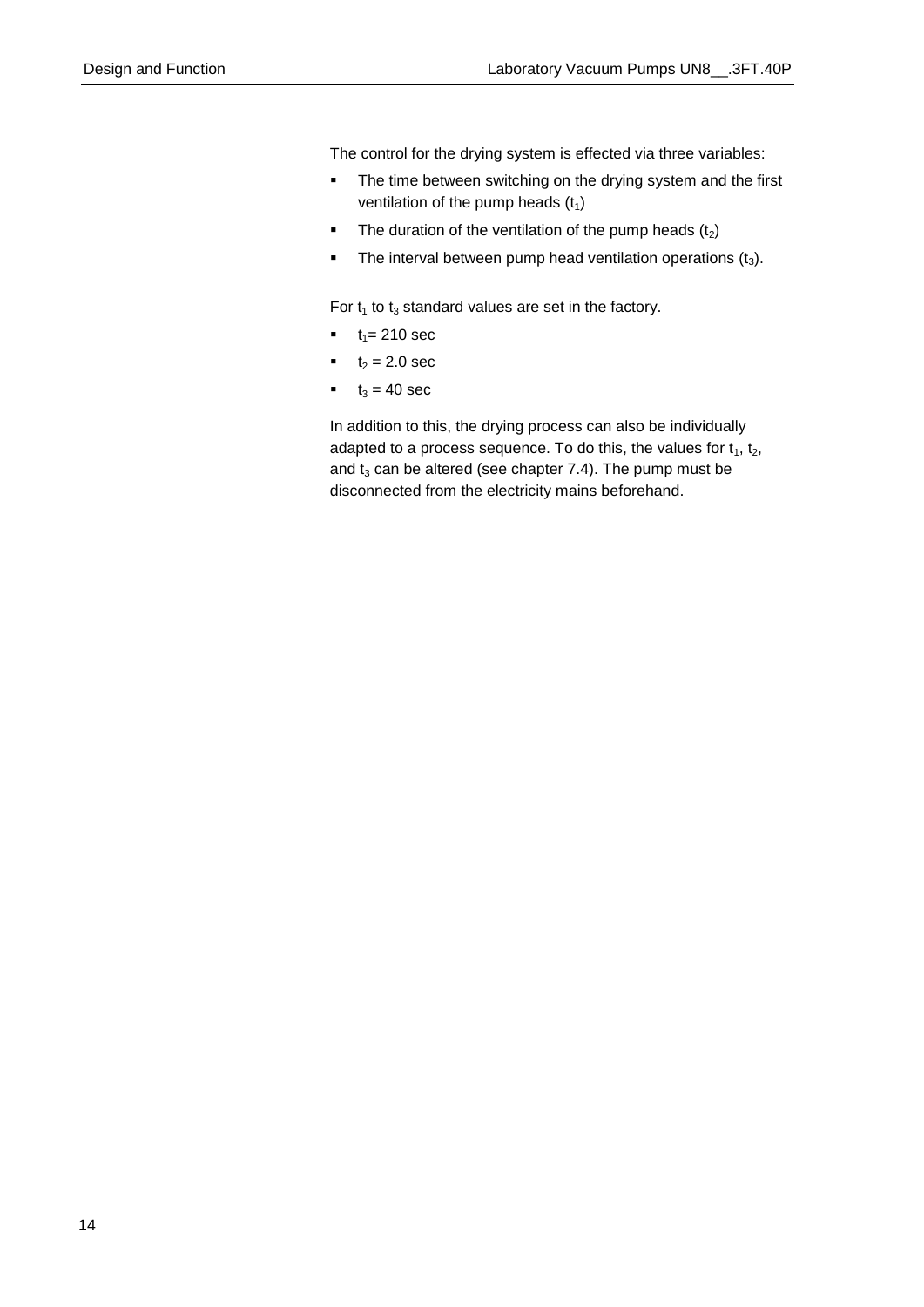## <span id="page-14-0"></span>**6. Installation and connection**

Only install the pumps under the operating parameters and conditions described in chapter 4, Technical data.

Observe the safety precautions (see chapter 3).

#### **6.1. Installation**

|                       |    | Before installation, store the pump at the installation location to<br>bring it up to room temperature.                 |
|-----------------------|----|-------------------------------------------------------------------------------------------------------------------------|
| Dimensions            |    | See chapter 4, Technical data, for the dimensions of pump.                                                              |
| Cooling air supply    |    | Install the pump so that the motor fan can intake sufficient<br>cooling air.                                            |
| Installation location |    | Make sure that the installation location is dry and the pump is<br>protected against rain, splash, hose and drip water. |
|                       |    | Choose a safe location (flat surface) for the pump.                                                                     |
|                       |    | Protect the pump from dust.                                                                                             |
|                       |    | Protect the pump from vibration and jolt.                                                                               |
|                       |    | 6.2. Connection                                                                                                         |
| Connected components  |    | Only connect components to the pump which are designed for<br>the pneumatic data of the pump (see chapter 4).           |
| Pump exhaust          |    | If the pump is used as a vacuum pump, safely discharge the<br>pump exhaust at the pump's pneumatic outlet.              |
| Connection            | i  | A marking on the pump head shows the direction of flow.                                                                 |
|                       | 1. | Remove the protective plugs from the pneumatic connectors of<br>the pump.                                               |
|                       | 2. | Connect the suction line and pressure line.                                                                             |
|                       | 3. | Lay the suction and pressure line at a downward angle to<br>prevent condensate from running into the pump.              |
|                       | 4. | At the end of the pressure line, install a container for collecting<br>the condensation that is drained from the pump.  |
|                       | 5. | Insert the power cable's plug into a properly installed<br>shockproof socket.                                           |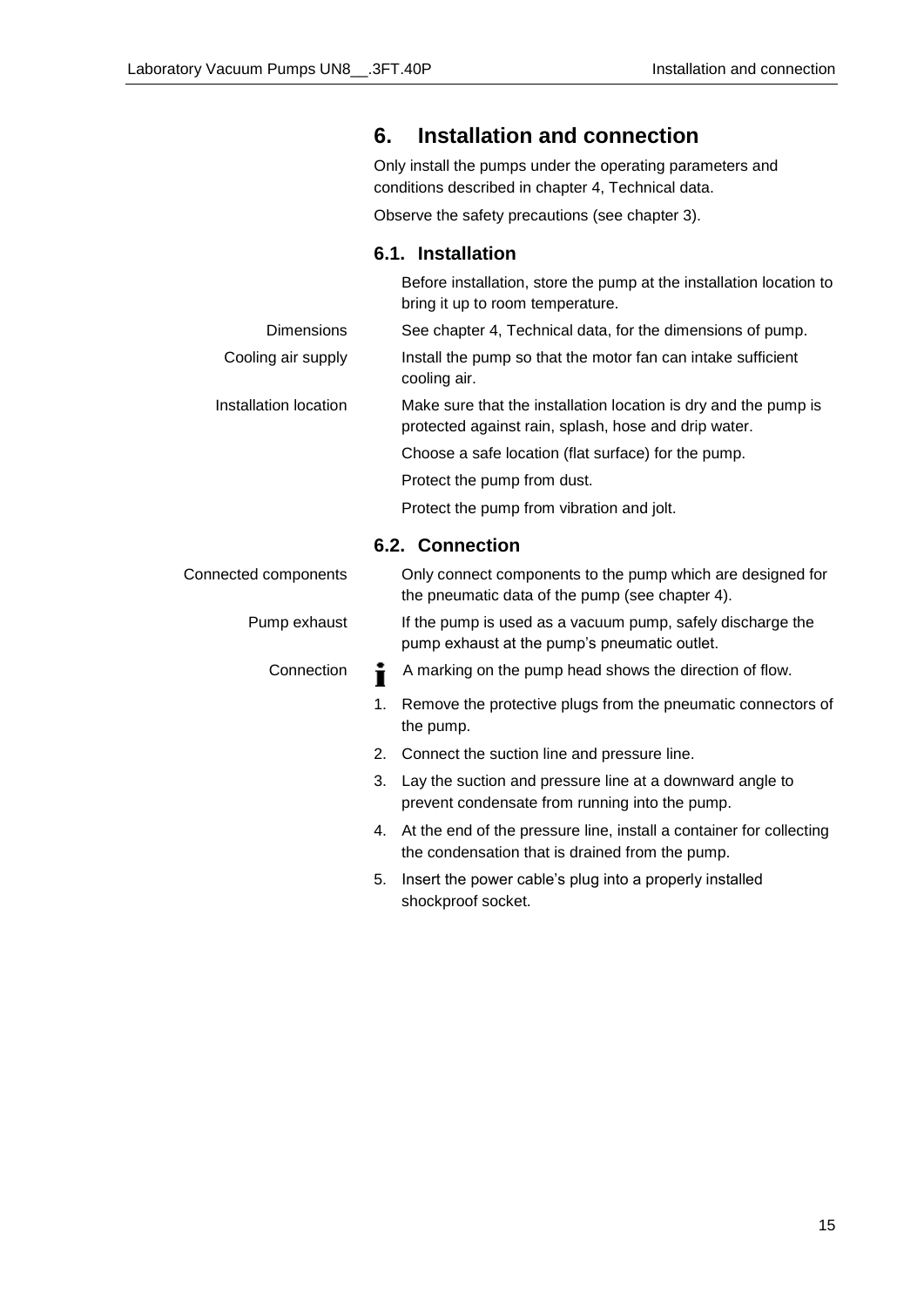## <span id="page-15-0"></span>**7. Operation**

#### **7.1. Preparing for Start-up**

Before switching on the pump, observe the following points:

|      | Operational requirements                                                                 |  |  |  |
|------|------------------------------------------------------------------------------------------|--|--|--|
| Pump | All hoses attached properly                                                              |  |  |  |
|      | Fan openings not blocked                                                                 |  |  |  |
|      | Specifications of the power supply correspond with<br>the data on the pump's type plate. |  |  |  |
|      | The pump outlet is not closed or constricted.                                            |  |  |  |
|      | Container at the end of pressure line.                                                   |  |  |  |

*Tab. 7*

#### **7.2. Starting**

Only operate the pump under the operating parameters and conditions described in chapter 4, Technical data.

Make sure the pump is used properly (see chapter 2.1).

Make sure the pump is not used improperly (see chapter 2.2).

Observe the safety precautions (see chapter 3).



Hazard of the pump head bursting due to excessive pressure increase

Do not exceed max. permissible operating pressure (see chapter 4).

Monitor pressure during operation.

If the pressure exceeds the maximum permissible operating pressure, immediately shut down pump and eliminate fault (see chapter 9. Troubleshooting).

Only throttle or regulate the air or gas quantity in the suction line to prevent the maximum permissible operating pressure from being exceeded.

If the air or gas quantity in the pressure line is throttled or regulated, make sure that the maximum permissible operating pressure of the pump is not exceeded.

Excessive pressure (with all of the related hazards) can be Ť prevented by placing a bypass line with a pressure-relief valve between the pressure and suction side of the pump. For further information, contact your KNF technical adviser.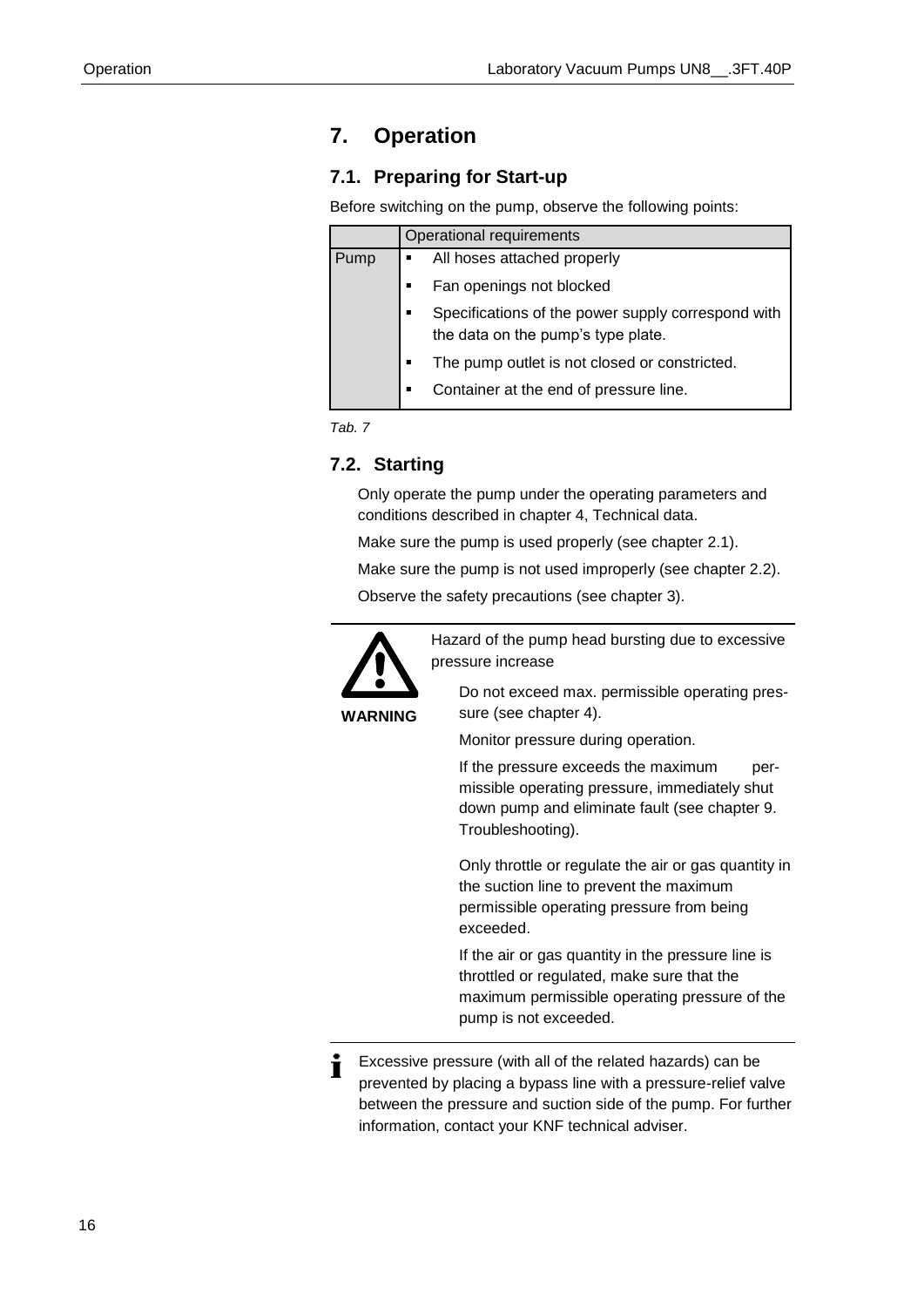|                 | WARNING                                                                                           | Reactive mixtures can cause personal injury and<br>pump damage.<br>During the drying process of pump heads these are<br>vented by the vent valve.<br>Before starting a pump, if the air is supplied via<br>the vent valve ensure that there is no risk of the<br>formation of reactive, explosive or otherweise<br>hazardous mixtures. (Use inert gas where<br>appropriate). |  |  |
|-----------------|---------------------------------------------------------------------------------------------------|------------------------------------------------------------------------------------------------------------------------------------------------------------------------------------------------------------------------------------------------------------------------------------------------------------------------------------------------------------------------------|--|--|
| Pump standstill | With the pump at a standstill, open pressure and suction lines<br>to normal atmospheric pressure. |                                                                                                                                                                                                                                                                                                                                                                              |  |  |
|                 |                                                                                                   | Automatic starting can cause personal injury and<br>pump damage                                                                                                                                                                                                                                                                                                              |  |  |
|                 | <b>WARNING</b>                                                                                    | When the operation of the pump is interrupted by the<br>thermal switch, the pump will restart automatically<br>after cooling down.                                                                                                                                                                                                                                           |  |  |
|                 |                                                                                                   | After triggering of the thermal protection or in the<br>event of power failure, remove the pump's mains<br>plug from the socket so that the pump cannot<br>start uncontrollably.                                                                                                                                                                                             |  |  |
|                 |                                                                                                   | Attempt work on the pump only if the pump is<br>separated from mains power.                                                                                                                                                                                                                                                                                                  |  |  |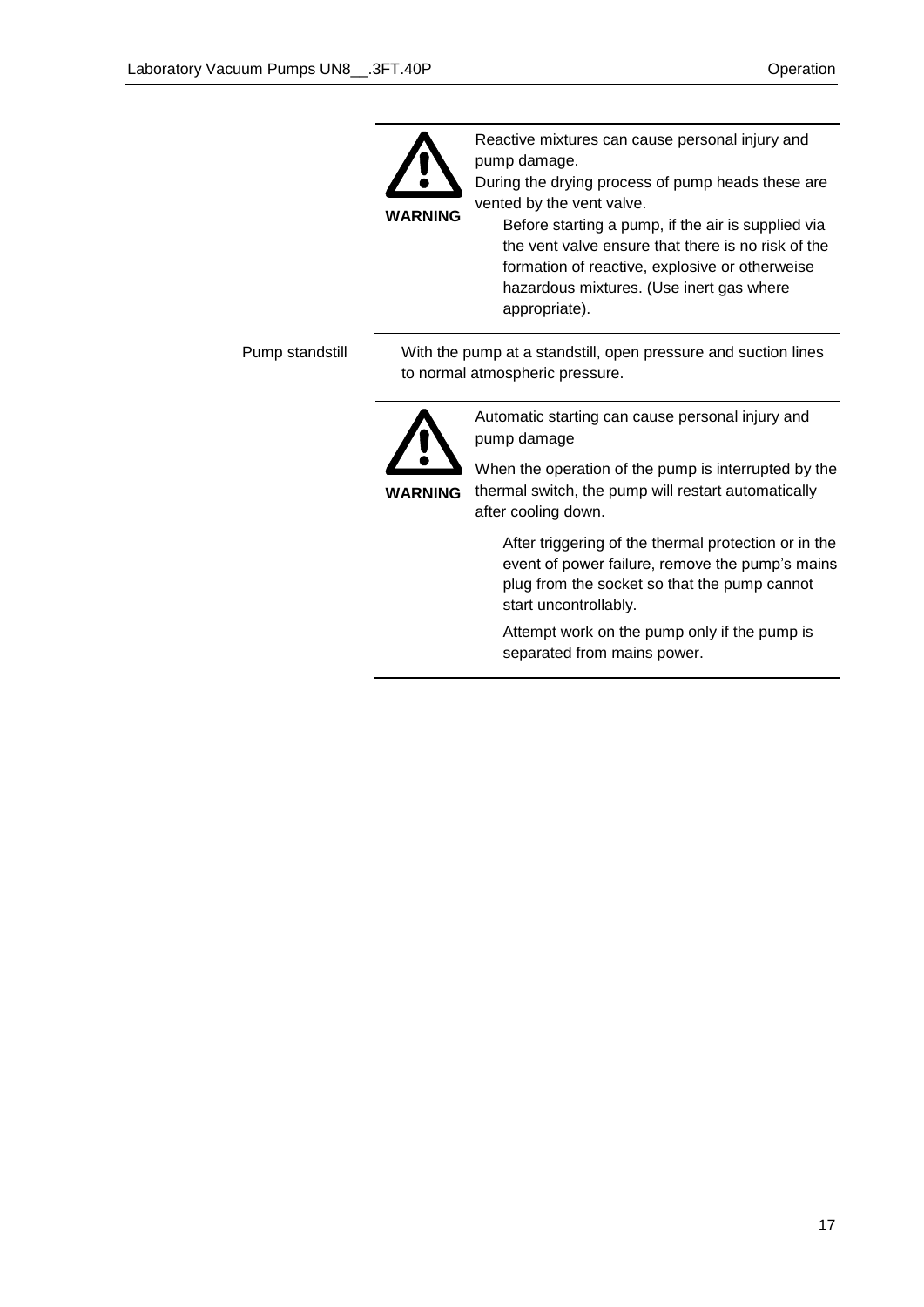#### **7.3. Switching pump on and off**

#### **Switching pump on**

i

The pump may not start up against pressure during switch-on. Ť This also applies in operation following a brief power failure. If a pump starts against pressure, it may block. This activates the thermal switch, and the pump switches off.

Make sure that no pressure is present in the lines during switch-on.

Switch on pump with mains switch (see fig. 2 or 3).

If cyclic drying of the pump heads is required in the current evacuation process, switch the drying system on at the mains switch of the control box (see fig. 2 or 3).

The drying system will only work with the pump switched on. Ť

The drying system should only be switched on if a container has been attached to the pressure line of the pump which will catch the condensate; otherwise the condensate will flow out uncontrolled.

When the drying system is switched on, the time period  $t_1$  (time Ť until the first venting of the pumps heads) will begin. If it is intended that  $t_1$  should run from the pump starting, the drying system should be switched on before the pump.

For the variables  $t_1$  to  $t_3$  of the drying system, see chapter 7.4. Ť

#### **Switching off the pump/removing from operation**

- $\rightarrow$  Purge the pump including the connecting hoses with air (if necessary for safety reasons: with an inert gas) at full flow rate for about 5 minutes (see chapter 8.2.1).
- $\rightarrow$  If the drying system is switched on: Switch the drying system off at the main switch of the control box (see fig. 2 or fig. 3).

Switch off pump with mains switch (see fig. 2 or 3).

Open pressure and suction lines to normal atmospheric pressure.

Disconnect the power source.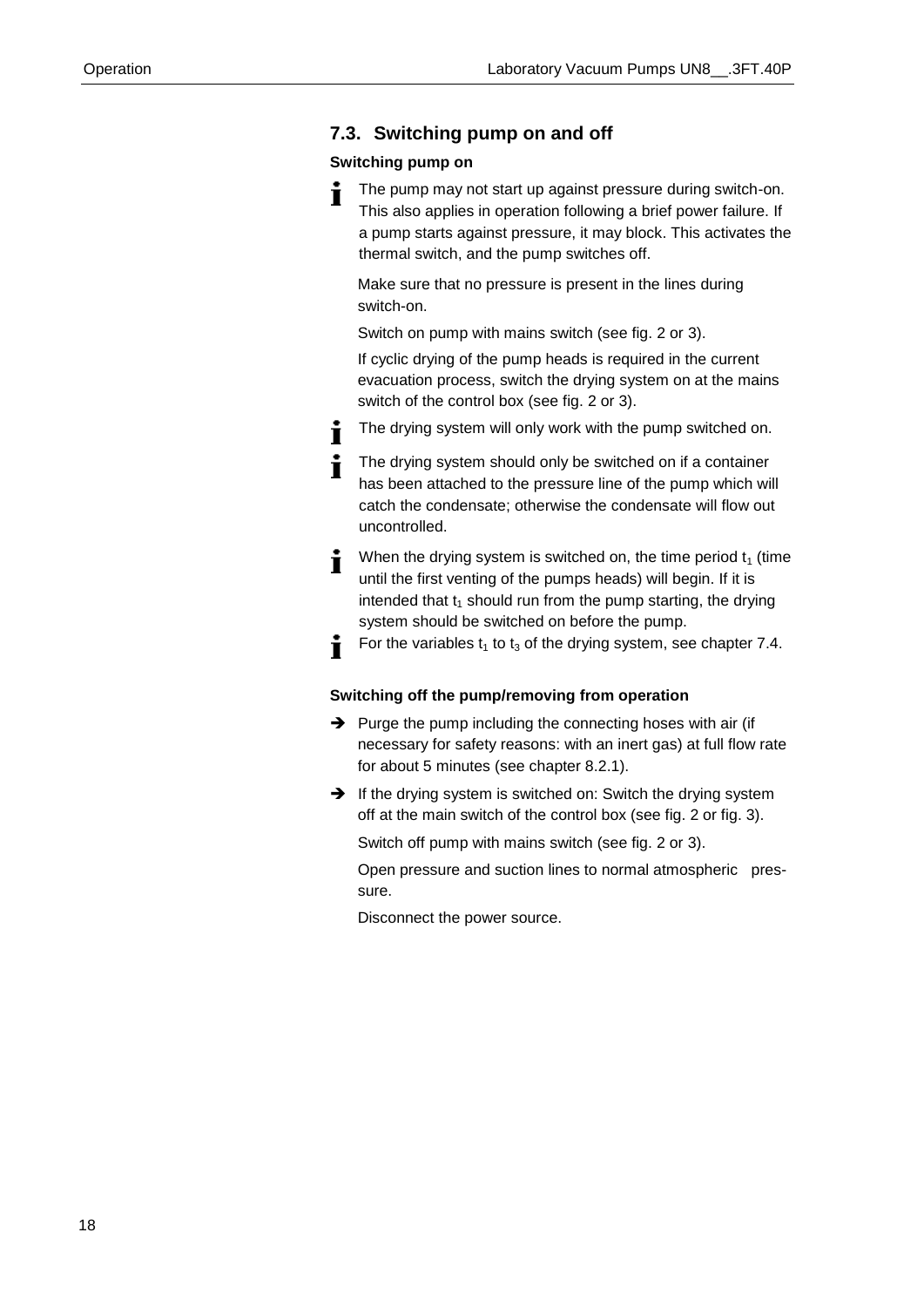#### **7.4. Drying system: Changing settings**

The variables of the drying system can be adapted to a process sequence.

Drying system control box

- **t**<sub>1</sub>: Time between switching on the drying system and the first ventlation of the pump heads.
- **t**<sub>2</sub>: Duration of the ventilation of the pump heads.
- t**3**: The interval between pump head ventilation operations.



*Fig. 5: Control box (opened) of drying system with switches 1, 2, 3*



*Fig. 6: Switch for setting the drying system*

Changing settings

| Switch setting | Switch 1<br>$t_1$ in sec | Switch 2<br>$t_2$ in sec | Switch 3<br>$t_3$ in sec |
|----------------|--------------------------|--------------------------|--------------------------|
| 0              | $t_3$                    | 1.0                      | 10.0                     |
| 1              | 60.0                     | 1.5                      | 15.0                     |
| 2              | 90.0                     | 2.0                      | 25.0                     |
| 3              | 120.0                    | 2.5                      | 40.0                     |
| 4              | 150.0                    | 3.0                      | 60.0                     |
| 5              | 180.0                    | 3.5                      | 120.0                    |
| 6              | 210.0                    | 4.0                      | 180.0                    |
| 7              | 240.0                    | 5.0                      | 300.0                    |
| 8              | 300.0                    | 7.5                      | 600.0                    |
| 9              | 360.0                    | 10.0                     | 900.0                    |

*Tab. 8: Variables and values*

| Switch | Switch setting | Time in sec |
|--------|----------------|-------------|
|        |                | 210.0       |
|        |                | 2.C         |
|        |                |             |

*Tab. 9: Work setting*



Extreme danger from electrical shock!

Disconnect the pump power supply before working on the pump.

**DANGER**

Make sure the pump is de-energized and secure.

- 1. Disconnect the pump from the mains by pulling the plug out of the socket.
- 2. Check that the pump and the drying system are dead and secure them.
- 3. At the control box, loosen the collar nut of the cable inlet. Use a slotted screwdriver to release the four screws, then fold the cover forwards and lay it down (see fig. 5).
- The control box may only be opened if there is no risk of Ť moisture precipitating on the control unit.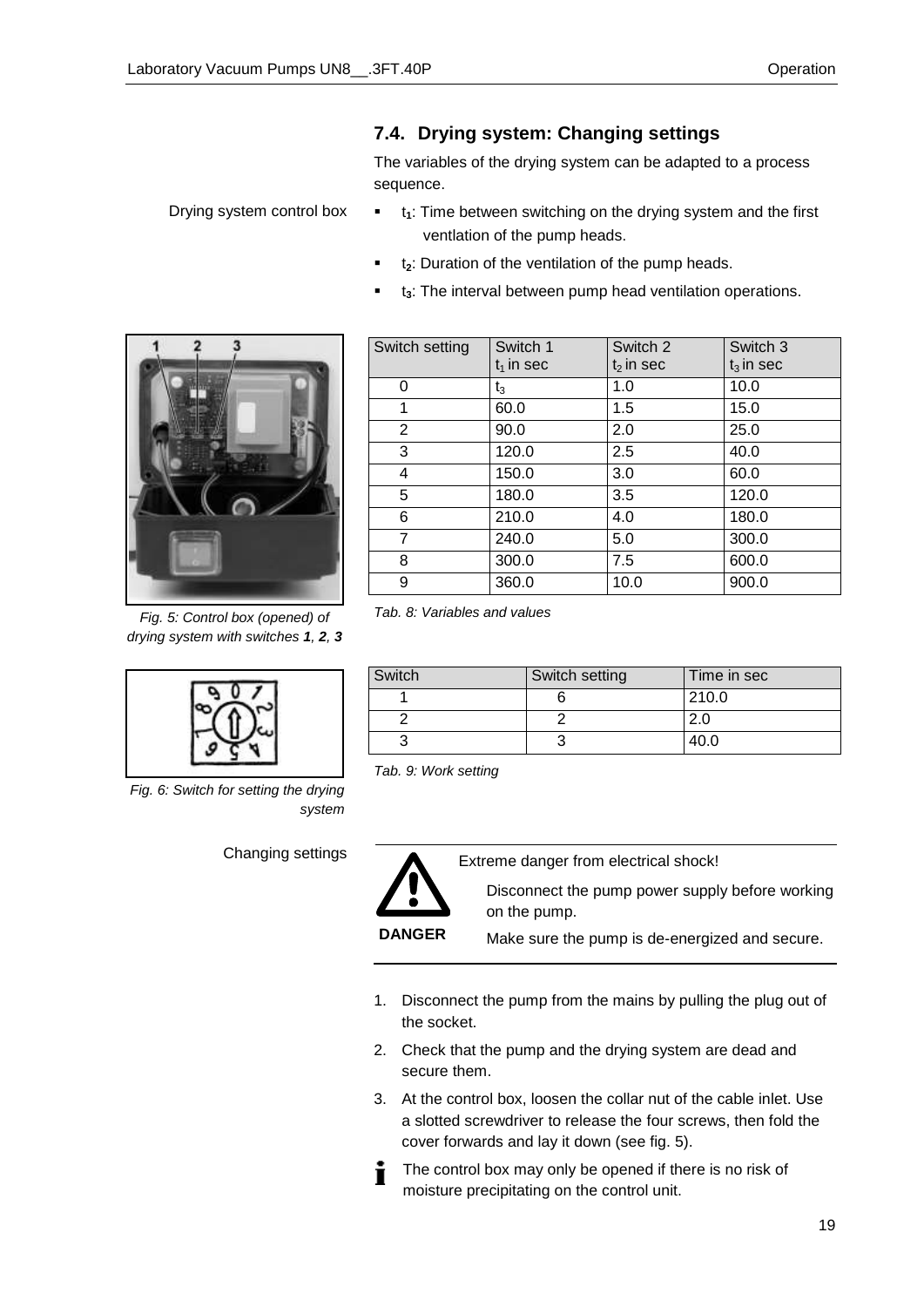- 4. Set the desired values at switches S1, S2, and S3 (see fig. 5). See Table 8 for an explanation of the switches and for the values which can be set.
- 5. Replace the cover on the control box. Take care to ensure that the seal is properly in place. Tighten the four screws of the cover to finger tightness. Then tighten the collar nut of the cable inlet.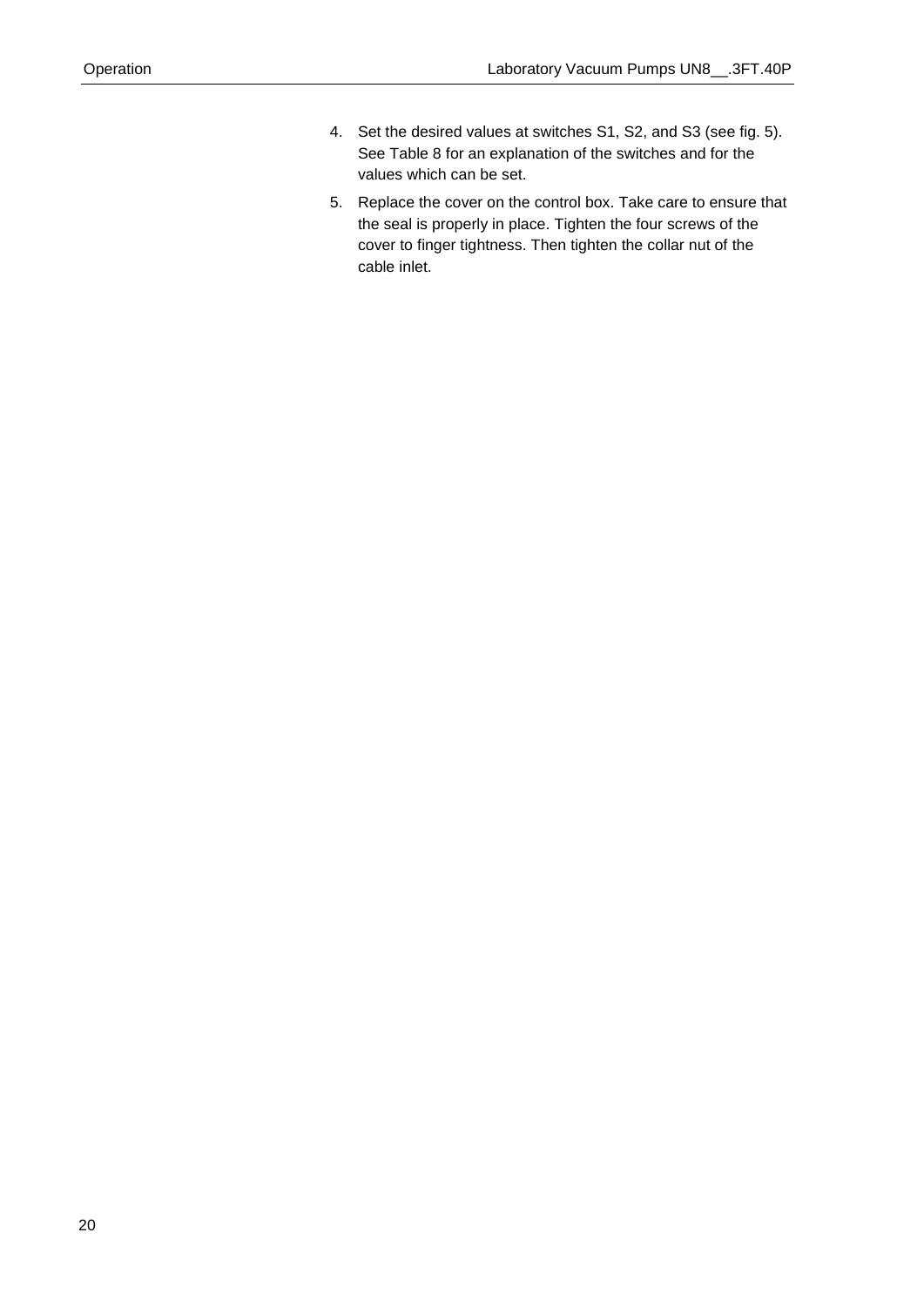## <span id="page-20-0"></span>**8. Servicing**

#### **8.1. Servicing Schedule**

| Component                                    | Servicing interval                                   |
|----------------------------------------------|------------------------------------------------------|
| Pump                                         | Regular inspection for external damage or<br>leaks   |
| Diaphragm and<br>valve plates/ seal-<br>ings | Replace at the latest, when pump output<br>decreases |

*Tab. 10*

#### **8.2. Cleaning**

İ When cleaning, make sure that no liquids enter the inside of the housing.

#### **8.2.1. Flushing Pump**

Before switching off the pump, flush it with air (if neccesary for safety reasons: with an inert gas) for about five minutes under atmospheric conditions (ambient pressure).

#### **8.2.2. Cleaning Pump**

Only use solvents for cleaning if the head materials cannot be attacked (check the resistance of the material!).

If compressed air is available, blow out the components.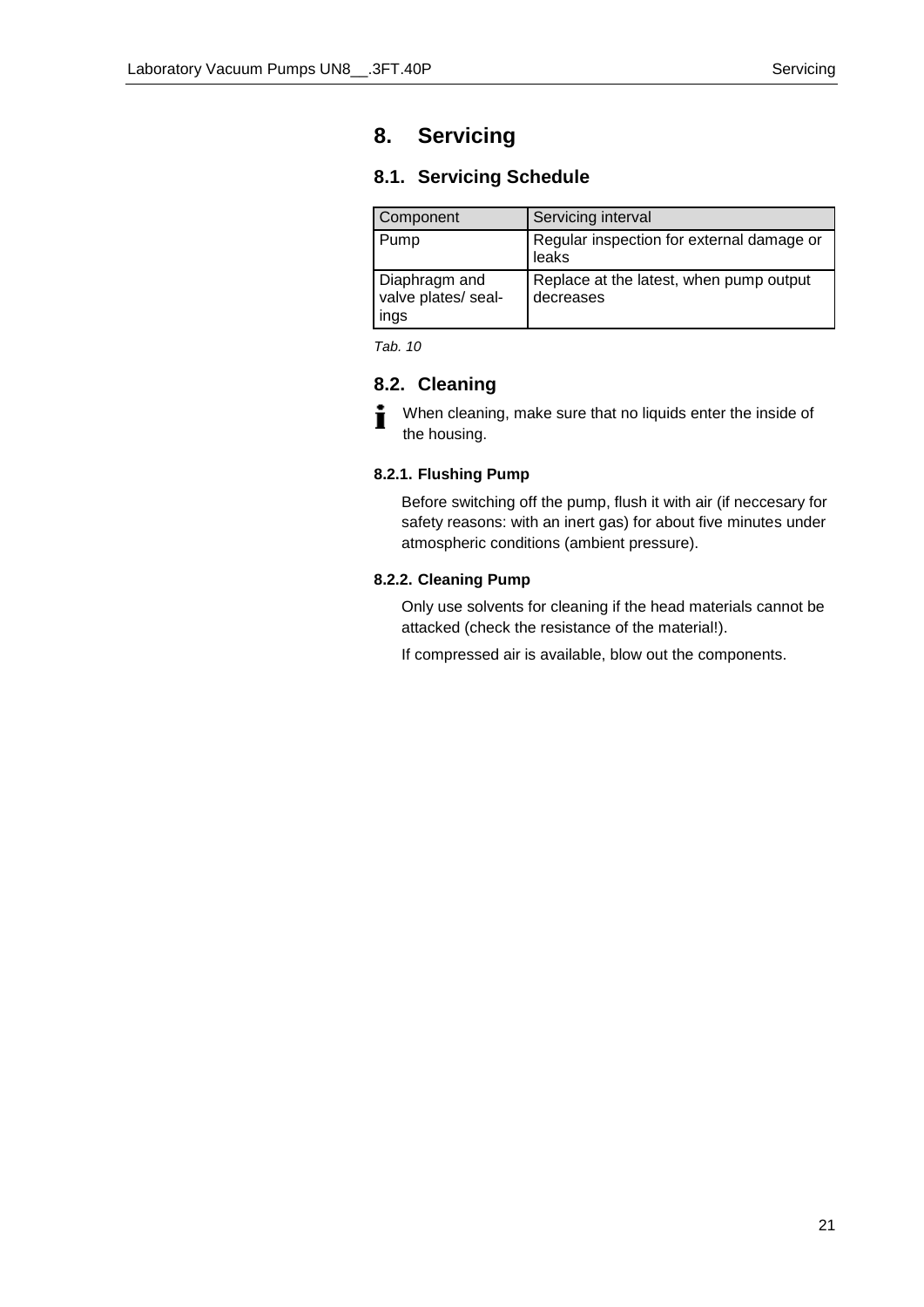| 8.3. Changing Diaphragm and Valve |  |
|-----------------------------------|--|
| <b>Plates/Sealings</b>            |  |

#### **8.3.1. UN820.3FT.40P, UN840.3FT.40P, UN842.3FT.40P**

**Pump is switched off and mains plug is removed from the** socket **Conditions** 

- **Pump is clean and free of hazardous materials**
- Tubes removed from pump's pneumatic inlet and outlet

Tools and material

| Qtv | <b>Material</b>                 |
|-----|---------------------------------|
|     | Service Set (see Chapter 10)    |
|     | Phillips-head screwdriver No. 2 |
|     | Felt-tip pen                    |

*Tab. 11*

Information on procedure

Always replace diaphragm and valve plates/sealings together to maintain the pump performance.

With multi-head pumps, parts of the individual pump heads can be confused.

Replace the diaphragm and valve plates/sealings of the individual pump heads consecutively.



Health hazard due to dangerous substances in the pump!

Depending on the substance transferred, caustic burns or poisoning are possible.

**WARNING**

Wear protective clothing if necessary, e.g. protective gloves.

Flush pump before replacing the diaphragm and valve plates/sealings (see chapter 8.2.1).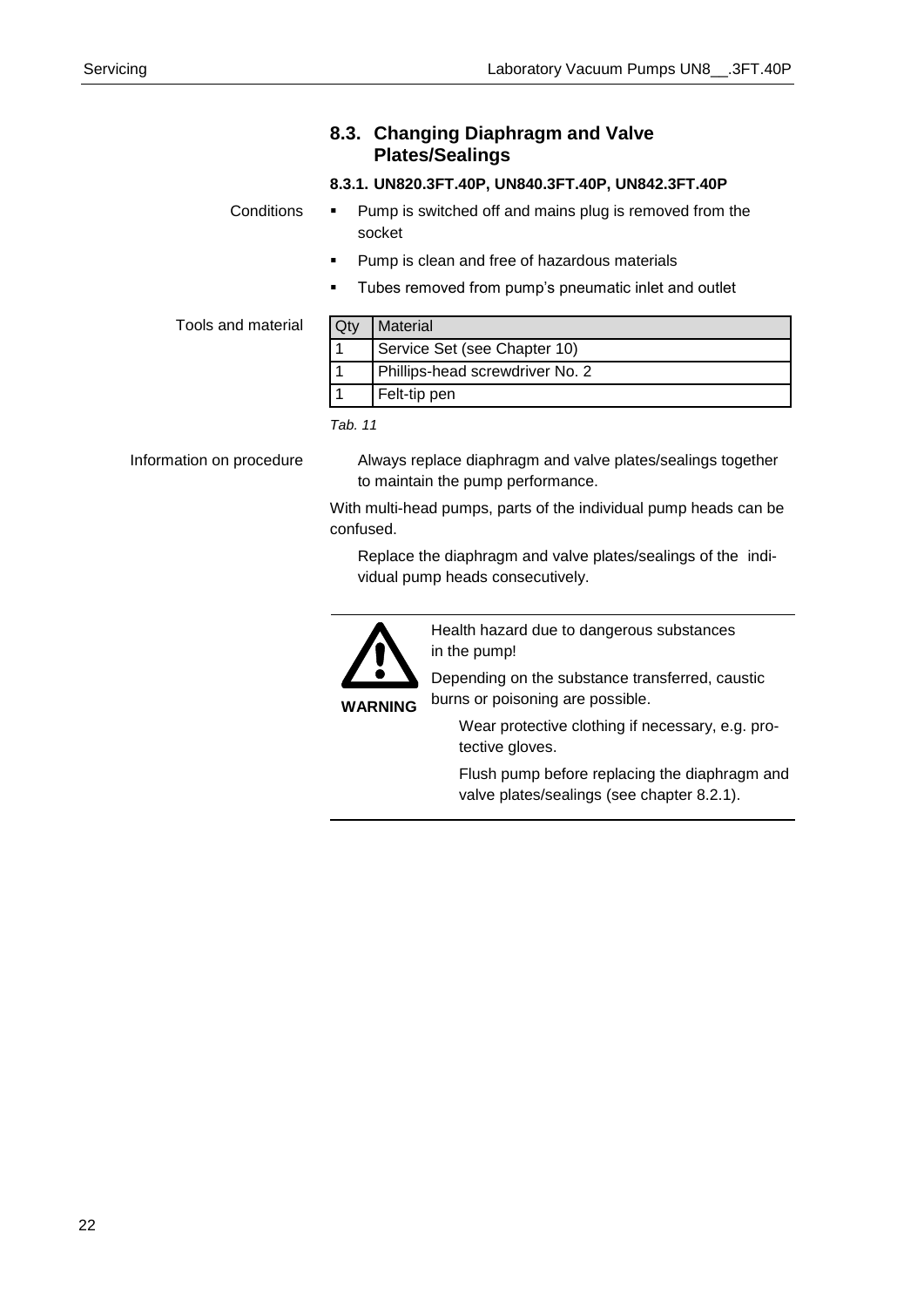

*Fig. 7: Removing pump head*

#### **Removing pump head**

- Pump UN842.3FT.40P has a round shape of head, not a İ hexagonal.
- 1. On the pneumatic head connection (**3**), loosen the union nuts (**2**) by hand. Then slightly loosen the angle-fitting (**1**) in the pump head (**4**) by turning it anticlockwise, so that the connecting tube can be pulled out.
- 2. At both pump heads mark the position of top plate (fig. 10/**5**), head plate (fig. 10/**6**), intermediate plate (fig. 10/**8**) and adapter relatively to each other by a drawing line with a felt-tip pen. This helps to avoid incorrect assembly later.
- In version N 842.3 FT.40.18, twelve (instead of three) screws İ must be loosened in the next work step.
- 3. Loosen the outer screws (fig. 7/**5**) on the pump heads.
- 4. Carefully remove pump heads.
- i The magnetic valve of the drying system remains fitted in this situation.

#### **Change diaphragm**

- Replace the diaphragms of both pump heads consecutively in Ť order to ensure that the same number of diaphragm spacers is used as before.
- 1. Push down one diaphragm until other diaphragm is pushed upwards to its highest position.
- 2. Carefully unscrew the upper diaphragm (**1**) counter-clockwise using both hands.
- 3. Replace spacer thick (**2**) and spacers thin (**3**) onto the screw thread of the new diaphragm (same number and order).
- 4. Screw in the new diaphragm and tighten it by hand.
- 5. Carry out steps 1 to 4 for the second pump head.



*Fig. 8: Changing diaphragm*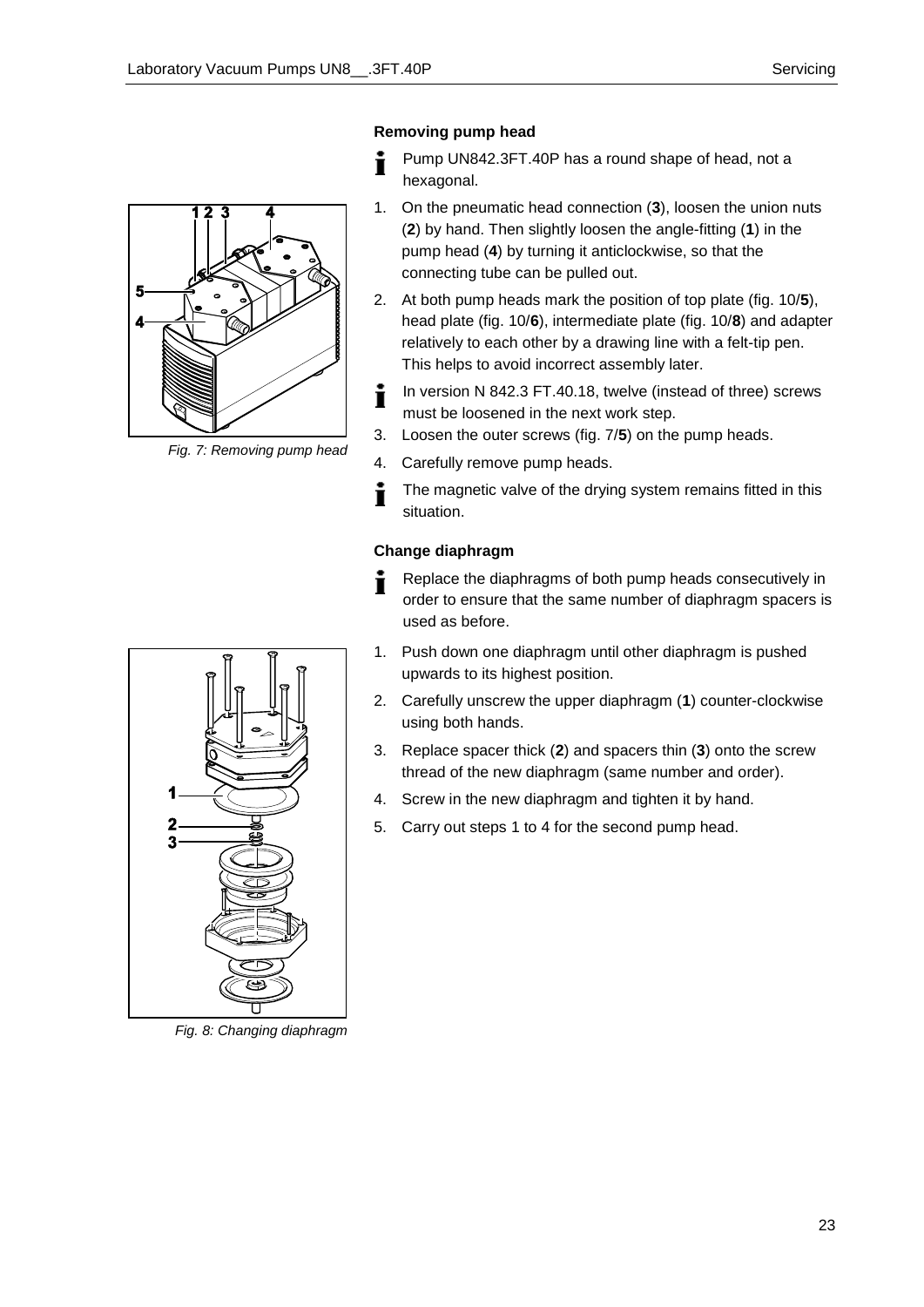

*Fig. 9: Changing valve plates/sealings*



*Fig. 10: Refitting pump head*

#### **Change valve plates/sealings**

- Replacing the valve plates/sealings of both pump heads consecutively.
- In version N 842.3 FT.40.18, three (instead of one) screws Ť must be loosened in the first work step.
- 1. At one pump head: Loosen screw(s) (**1**) in the center of the top plate (**2**).
- 2. Remove top plate (**2**) and head plate (**3**) from intermediate plate (**5**).

Valve plates/sealings (**4**) are visible.

- 3. Remove old valve plate/sealings.
- 4. Clean intermediate plate (**5**) carefully (if there should be deposits in the recesses in the intermediate plate).
- 5. Insert new valve plates/sealings (**4**) in the recesses in the intermediate plate (**5**).
- 6. Carry out steps 1 to 5 for the second pump head.
- 7. Dispose of the old diaphragms and valve plates/sealings properly.

#### **Refitting pump head**

- 1. At one pump head: Apply pressure all around the edge of the diaphragm.
- 2. Place the intermediate plate (**8**) with valve plates/sealings on the adapter in accordance with the felt-tip pen marking.
- 3. Place the head plate (**6**) on the intermediate plate (**8**) in the position indicated by the guide pin (**7**).
- 4. Place the top plate (**5**) on the head plate (**6**) in accordance with the felt-tip pen marking.
- In version N 842.3 FT.40.18, twelve (instead of three) screws Ť must be tightened in the next work step.
- 5. Gently tighten screws (**4**) in diagonal order.
- i In version N 842.3 FT.40.18, three (instead of one) screws must be tightened in the next work step.
- 6. Insert screw(s) (**1**) with disk springs (**2**, **3**) in the center of the top plate (**5**). In doing so, make sure that the disk springs are arranged properly (see fig. 10).
- 7. Screw in the screw/screws (**1**) in the centre of the pump top plate (**5**) until it is flush with the top plate (they are flush with the top plate); then screw one final half turn to tighten.
- 8. Carry out steps 1 to 7 for the second pump head.
- 9. Refit the pneumatic head connection: Place tube onto the connecting part of the angle fitting, turn angle fitting to a straight position and tighten the union nut.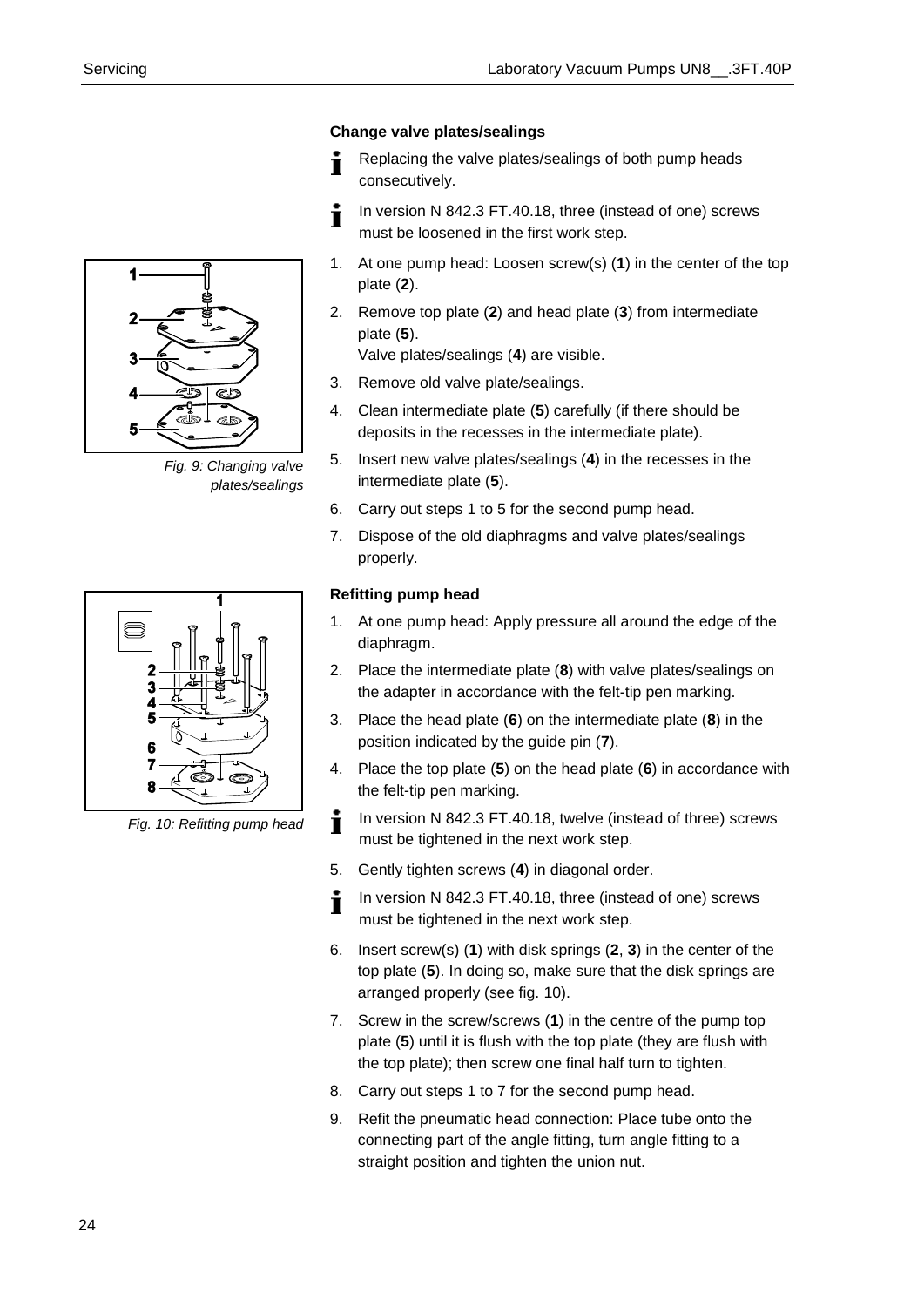#### **Final steps**

- 1. Reconnect suction and pressure line to the pump.
- 2. Reconnect the pump to the electricity supply.

If you have any questions about servicing call your KNF technical adviser (see last page for contact telephone number).

#### **8.3.2. UN860.3FT.40P**

- **Pump is switched off and mains plug is removed from the** socket **Conditions** 
	- **Pump is clean and free of hazardous materials**
	- Tubes removed from pump's pneumatic inlet and outlet

Spare parts/tool

| s | Spare part/tool                       |
|---|---------------------------------------|
|   | Service Set (according to chapter 10) |
|   | Philips screwdriver No. 2             |
|   | Screwdriver, blade width 2 mm         |
|   | Felt-tip pen                          |

*Tab. 12*

Information on procedure

Always replace diaphragm and valve plates/sealings together to maintain the pump performance.

With multi-head pumps, parts of the individual pump heads can be confused.

Replace the diaphragm and valve plates/sealings of the individual pump heads consecutively.



Health hazard due to dangerous substances in the pump!

**WARNING**

Depending on the substance transferred, caustic burns or poisoning are possible.

Wear protective clothing if necessary, e.g. protective gloves.

Flush pump before replacing the diaphragm and valve plates/sealings (see chapter 8.2.1).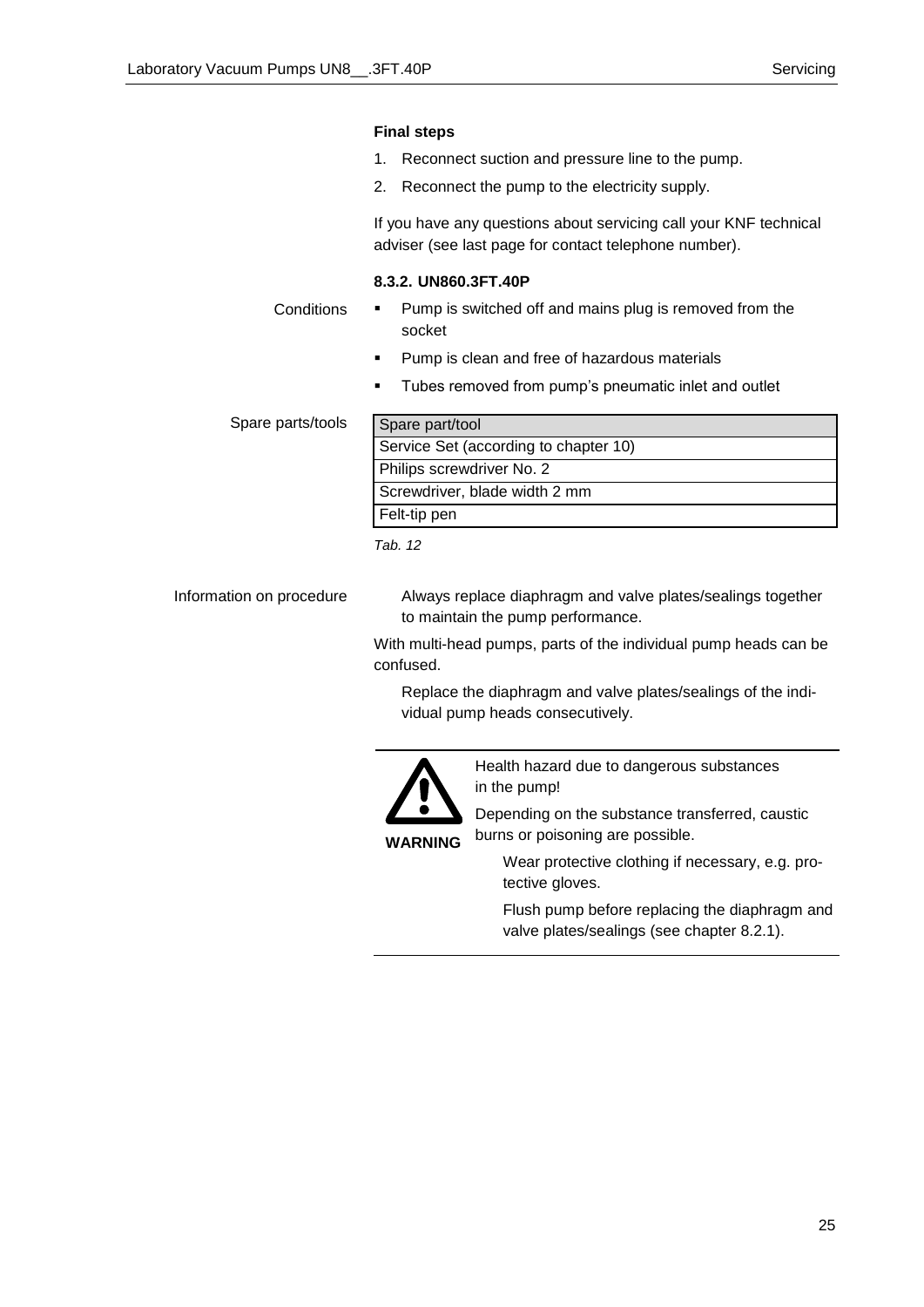- **1** Valve plate/sealing
- **2** Top plate
- **3** Cross recessed raised cheese head screw
- **4** Disk spring
- **5** Housing
- **6** Diaphragm
- **7** Diaphragm spacer(s)
- **8** Connecting rod
- **9** Intermediate plate
- **10** Head plate
- **11** Cross recessed raised countersunk head screw



*Fig. 11: Cross section of pump heads for pump U 860.3 FT.40P (symbolic)*

#### **Removing pump head**

- 1. On the pneumatic head connections, loosen one of the union nuts by hand. Then slightly loosen the angle-fitting in the pump head by turning it anticlockwise, so that the connecting tube can be pulled out
- 2. Undo the screws that hold the fan cover (see fig. 3/**8**, page [12\)](#page-11-1) and remove the fan cover from the motor.
- 3. At both pump heads make a mark (M) on the top plate (fig. 11/**2**), head plate (**10**), intermediate plate (**9**), and housing (**5**) with a felt-tip pen. This is to ensure that the parts will be reassembled correctly at a later stage.
- 4. Undo the eight screws (**11**).
- 5. Lift the pump heads off the housing (**5**).
- The magnetic valve of the drying system remains fitted in this Ť situation.

#### **Changing diaphragm**

- Replace the diaphragms of two-headed pumps consecutively Т in order to ensure that the same number of diaphragm spacers is used as before.
- 1. Position the pump so that the diaphragm surface is upwards.
- 2. Turn the fan to bring one diaphragm (**6**) to top dead centre.
- 3. Using a small screwdriver, between the housing and the outer edge of the diaphragm, carefully lift the edge of the diaphragm lightly upwards at one point (making sure not to damage the housing). Now grip the edge of the diaphragm on opposite sides, unscrew it by turning counter-clockwise.
- 4. Take the diaphragm spacer(s) (**7**) off the connecting rod (**8**) and retain them.
- 5. Check that all parts are free from dirt and clean them if necessary.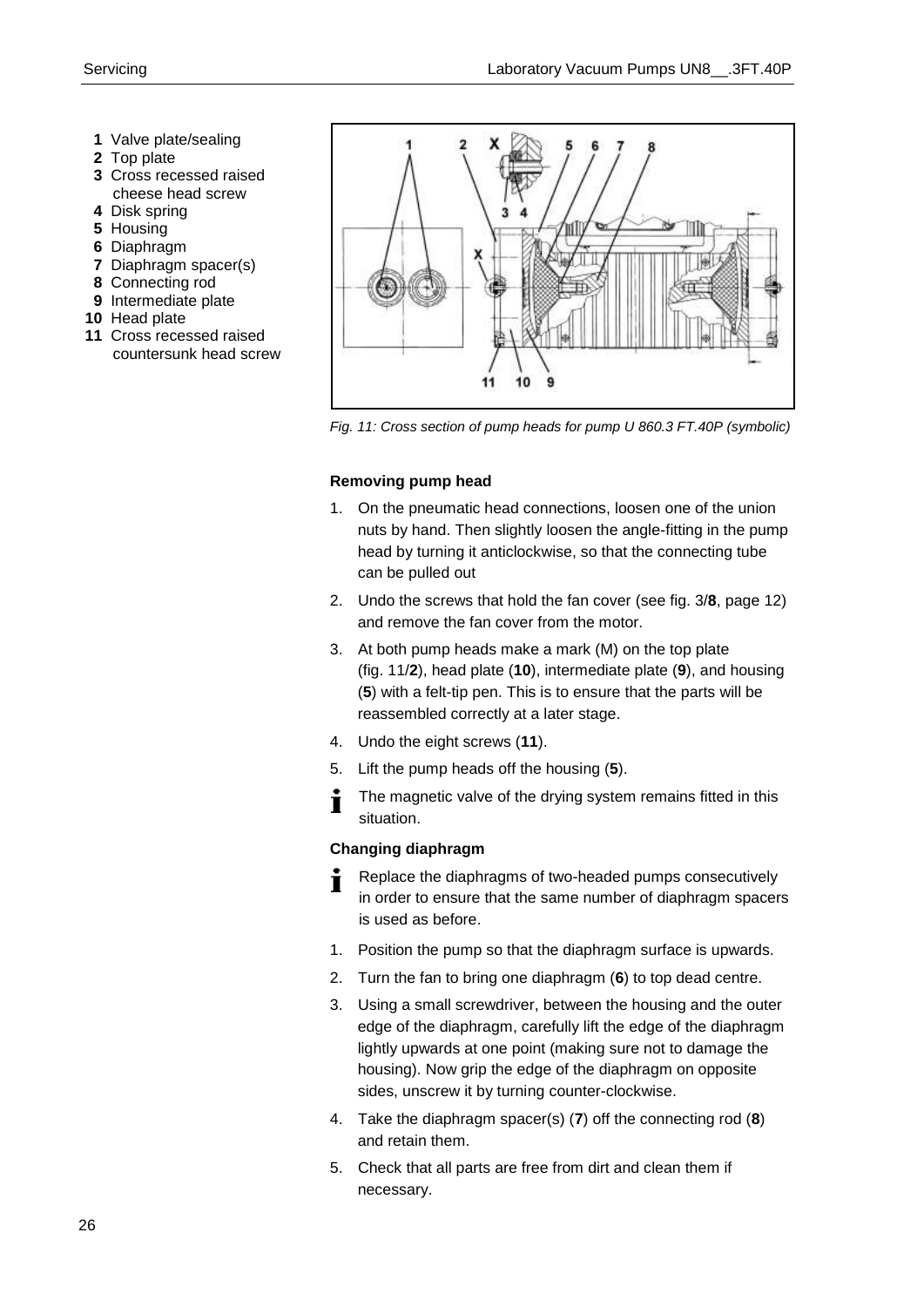- 6. Put the diaphragm spacer(s) (**7**) on the thread of the new diaphragm.
- 7. Fit the new diaphragm (**6**): hold the connecting rod (**8**) with one finger, and gently screw in (clockwise) the diaphragm with diaphragm spacers.
- 8. Turn the fan until the diaphragm is at the top dead centre. Using a small screwdriver, between the housing and the outer edge of the diaphragm, carefully lift the edge of the diaphragm lightly upwards at one point. Now grip the edge of the diaphragm on opposite sides (do not overstretch the diaphragm!) and tighten the diaphragm clock-wise.
- 9. Carry out steps 1 to 8 for the second pump head.

#### **Changing valve plates/sealings**

- Replacing the valve plates/sealings of pump heads consecutively.
- 1. Undo the two screws (**3**).
- 2. Separate the head plate (**10**) with top plate (**2**) from intermediate plate (**9**).
- 3. Remove the valve plates/sealings (**1**) from the intermediate plate.
- 4. Check that the valve seats, the head plate and intermediate plate are clean. If scratches, distortion, or corrosion are evident on these parts they should be replaced.
- 5. Lay the new valve plates/sealings (**1**) in the recesses in the intermediate plate. The valve plates/sealings for suction and pressure sides are identical, as are upper and lower sides of the valve plates/sealings.
- 6. Carry out steps 1 to 6 for the second pump head.
- 7. Dispose of the old diaphragms and valve plates/sealings properly.

#### **Refitting pump head**

- 1. Turn the fan to bring the diaphragm (**6**) of one pump head to medium position.
- 2. Place the intermediate plate (**9**), with valve plates/sealings (**1**), on the housing, in the position indicated by the marking (M).
- 3. Place the head plate (**10**) on the intermediate plate (**9**) in the position indicated by the marking (M).
- 4. Place top plate (**2**) in position and insert screws (**3**) with disk springs (**4**), and tighten them until the screw heads are just fully seated (do not completely tighten them!).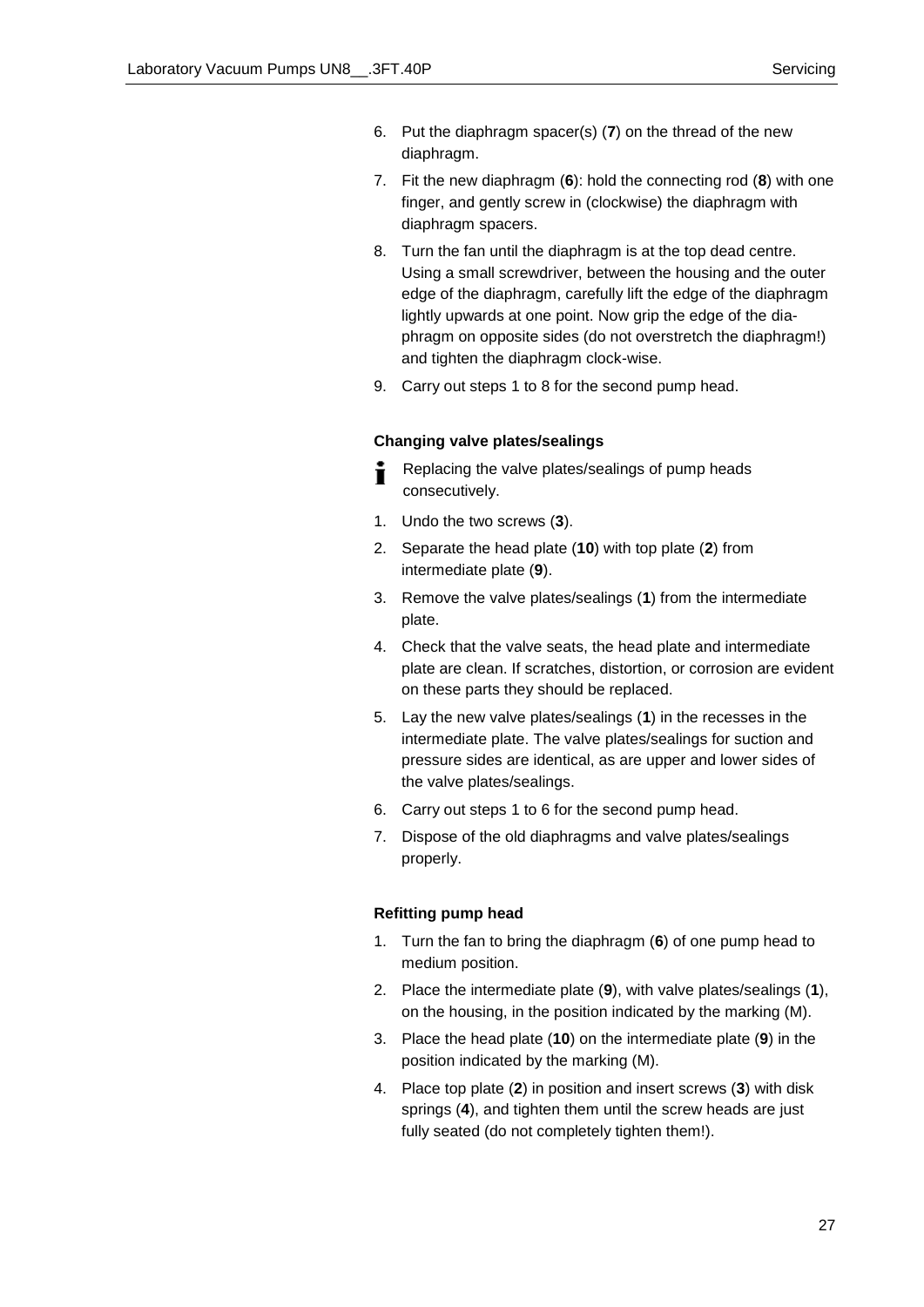- The concave side of the first three disc springs must point i away from the screw head, the next three towards it (see fig. 11, detail X).
- 5. Gently tighten the screws (**11**), evenly and diagonally.
- 6. Turn the fan to check that the pump rotates freely.
- 7. Now tighten screws (**11**) hand-tight.
- 8. Tighten each of the screws (**3**) a half-turn more.
- 9. Carry out steps 1 to 8 for the second pump head.
- 10. Refit the pneumatic head connection: Place tube onto the connecting part of the angle fitting, turn angle fitting to a straight position and tighten the union nut.

#### **Final steps**

- 1. Refit the fan cover.
- 2. Reconnect suction and pressure line to the pump.
- 3. Reconnect the pump to the electricity supply.

If you have any questions about servicing call your KNF technical adviser (see last page for contact telephone number).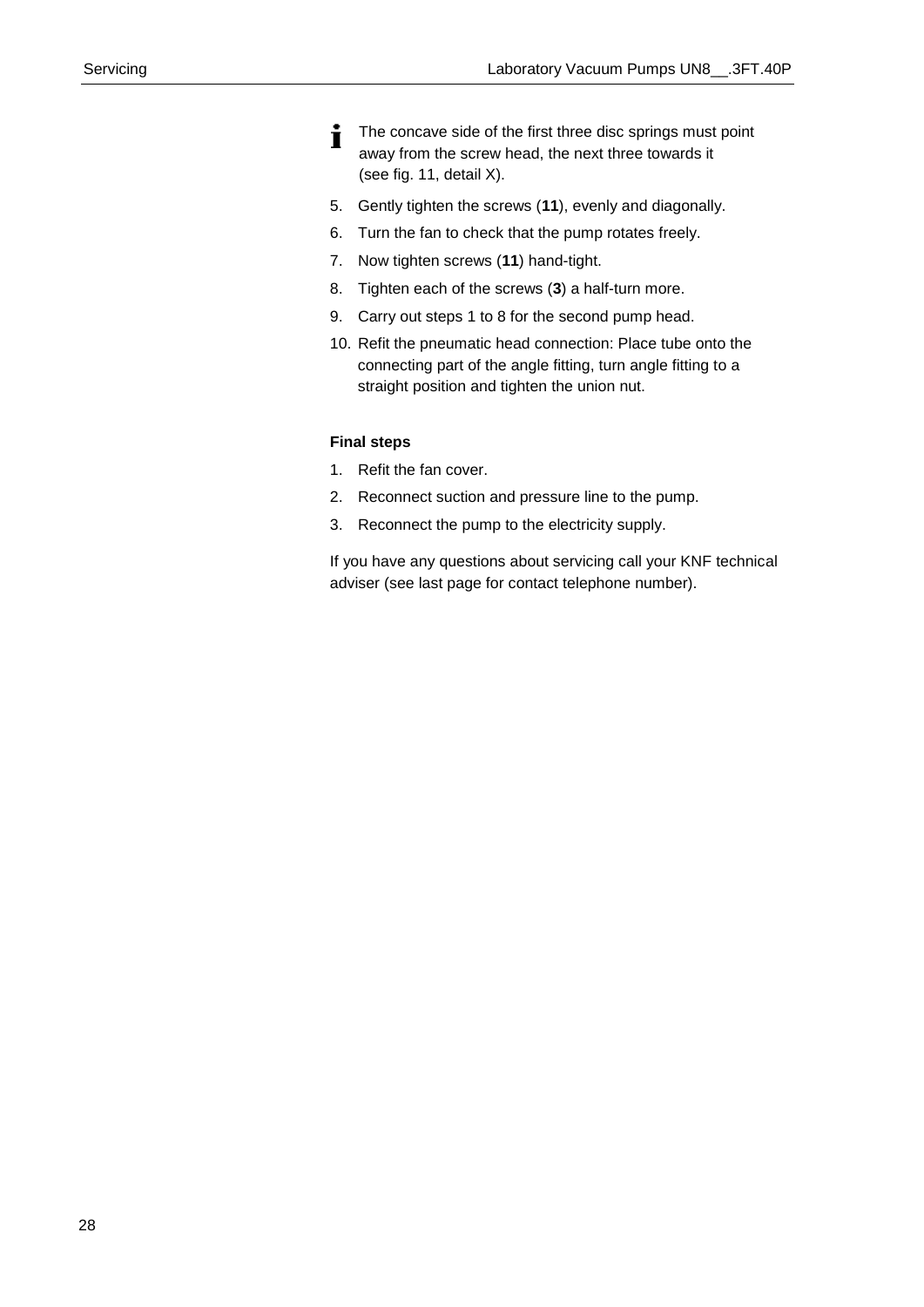## <span id="page-28-0"></span>**9. Troubleshooting**



Extreme danger from electrical shock!

Disconnect the pump power supply before working on the pump.

Make sure the pump is de-energized and secure.

Check the pump (see Tab. 13 to 16).

| Pump does not transfer                            |                                                                                                                                       |  |
|---------------------------------------------------|---------------------------------------------------------------------------------------------------------------------------------------|--|
| Cause                                             | Fault remedy                                                                                                                          |  |
| No voltage in the power source                    | Check room fuse and switch on if necessary.                                                                                           |  |
| Thermal switch has operated                       | Disconnect pump from mains.                                                                                                           |  |
| following to over-heating.                        | Allow pump to cool.                                                                                                                   |  |
|                                                   | Trace cause of over-heating and eliminate it.                                                                                         |  |
| Connections or lines blocked.                     | Check connections and lines.                                                                                                          |  |
|                                                   | Remove blockage.                                                                                                                      |  |
| External valve is closed or filter<br>is clogged. | Check external valves and filters.                                                                                                    |  |
| Condensate has collected in<br>pump head.         | Switch the drying system on or reduce $t_3$ respectively (see<br>chapter 7.4 with regard to changing the value which has<br>been set) |  |
| Diaphragm or valve plates/<br>sealings are worn.  | Replace diaphragm and valve plates/sealings (see chapter<br>$8.3$ ).                                                                  |  |

*Tab. 13*

| Flow rate, pressure or vacuum too low                                                                                                      |                                                                                                                                                                                          |  |
|--------------------------------------------------------------------------------------------------------------------------------------------|------------------------------------------------------------------------------------------------------------------------------------------------------------------------------------------|--|
| The pump does not achieve the output specified in the Technical data or the data sheet.                                                    |                                                                                                                                                                                          |  |
| Cause<br>Fault remedy                                                                                                                      |                                                                                                                                                                                          |  |
| Condensate has collected in<br>pump head.                                                                                                  | Switch the drying system on or reduce $t_3$ respectively (see<br>chapter 7.4 with regard to changing the value which has<br>been set)                                                    |  |
| There is gauge pressure on<br>pressure side and at the same<br>time vacuum or a pressure<br>above atmospheric pressure on<br>suction side. | Change the pressure conditions.                                                                                                                                                          |  |
| Pneumatic lines or connection<br>parts have an insufficient cross<br>section.                                                              | Disconnect pump from system to determine output values.<br>Eliminate throttling (e.g. valve) if necessary.<br>Use lines or connection parts with larger cross section if nec-<br>essary. |  |
| Leaks occur on connections,<br>lines or pump head.                                                                                         | Check that tubes sit correctly on hose nozzles.<br>Replace leaky tubes.<br>Eliminate leaks.                                                                                              |  |
| Connections or lines completely<br>or partially clogged.                                                                                   | Check connections and lines.<br>Remove the clogging parts and particles.                                                                                                                 |  |
| Head parts are soiled.                                                                                                                     | Clean head components.                                                                                                                                                                   |  |
| Diaphragm or valve plates/<br>sealings are worn.                                                                                           | Replace diaphragm and valve plates/sealings (see chapter<br>$8.3$ ).                                                                                                                     |  |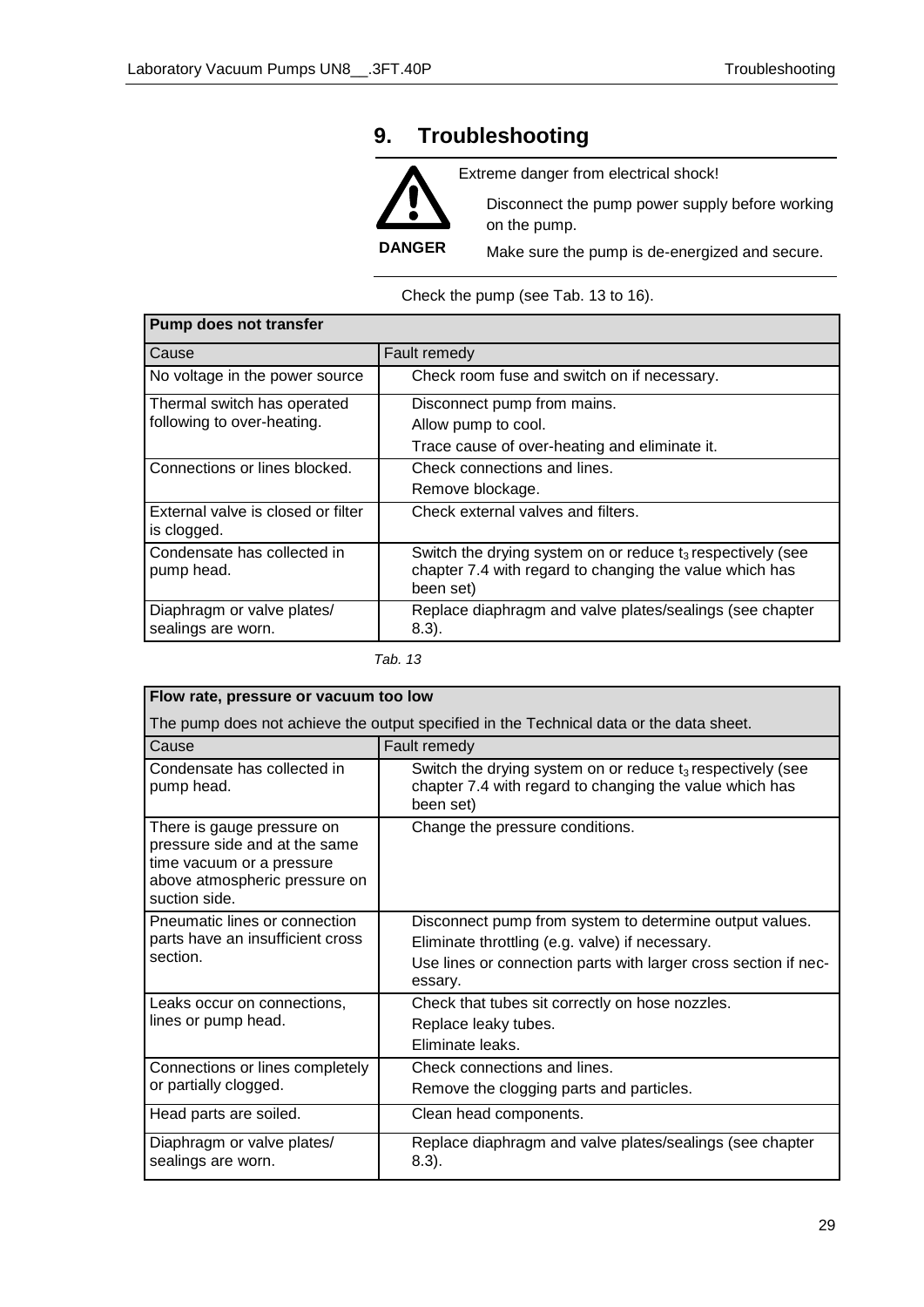| Flow rate, pressure or vacuum too low                                                   |                                                                                                                                                                                                                                             |  |
|-----------------------------------------------------------------------------------------|---------------------------------------------------------------------------------------------------------------------------------------------------------------------------------------------------------------------------------------------|--|
| The pump does not achieve the output specified in the Technical data or the data sheet. |                                                                                                                                                                                                                                             |  |
| Cause                                                                                   | Fault remedy                                                                                                                                                                                                                                |  |
| Replaced diaphragms and valve<br>plates/sealings                                        | Check that the spacers have been replaced onto the dia-<br>phragm screw thread.<br>Check head connection and hose connections for leaks.<br>Possibly carefully tighten the outer screws (fig. 10/4 or 11/11)<br>of the top plate crosswise. |  |

*Tab. 14*

| Pump is switched on, but does not run, the on/off-switch on the pump is not lit |                                                                                                                                                                                                                                                                |  |
|---------------------------------------------------------------------------------|----------------------------------------------------------------------------------------------------------------------------------------------------------------------------------------------------------------------------------------------------------------|--|
| Cause                                                                           | Fault remedy                                                                                                                                                                                                                                                   |  |
| Pump is not connected with the<br>power source.                                 | Connect pump to mains power.                                                                                                                                                                                                                                   |  |
| No voltage in the power source                                                  | Check room fuse and switch on if necessary.                                                                                                                                                                                                                    |  |
| Fuse in the pump is defective.                                                  | Remove pump's mains plug from the socket.<br>All pumps except for UN860.3FT.40P:<br>Loosen marked lid on underside of the pump.<br>Pump UN860.3FT.40P:<br>Open connecting box of the pump (see fig. 3/7).<br>Select and replace suitable fuse (see chapter 4). |  |

*Tab. 15*

| Pump is switched on, but does not run, the on/off-switch on the pump is lit |                                                                                                                 |  |
|-----------------------------------------------------------------------------|-----------------------------------------------------------------------------------------------------------------|--|
| Cause                                                                       | Cause                                                                                                           |  |
| The thermal switch has opened<br>due to overheating                         | Remove pump's mains plug from the socket.<br>Allow pump to cool.<br>Trace cause of over-heating and elimate it. |  |

*Tab. 16*

#### **Fault cannot be rectified**

If you are unable to determine any of the specified causes, send the pump to KNF Customer Service (see first page for the address).

- 1. Flush the pump to free the pump head of dangerous or aggressive gases (see chapter 8.2.1).
- 2. Clean the pump (see chapter 8.2.2).
- 3. Send the pump to KNF with a filled out decontamination declaration (see chapter 11) and specification of the medium transferred.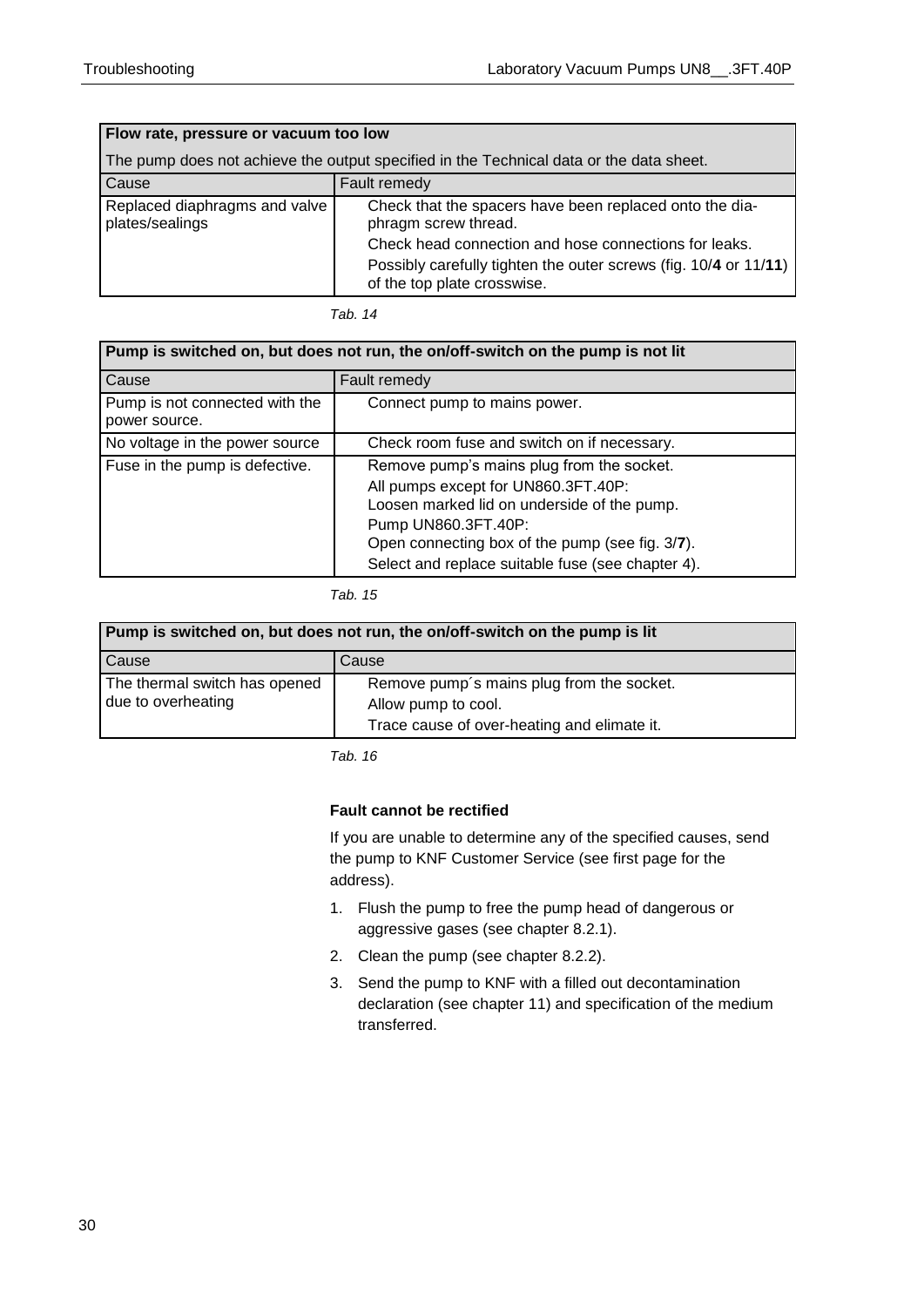## <span id="page-30-0"></span>**10. Spare parts**

A Service Set contains all replacement parts needed for one complete service:

- 2 diaphragms
- 4 valve plates/sealings

| Service set for pump | Order-No. |
|----------------------|-----------|
| UN820.3FT.40P        | 057358    |
| UN840.3FT.40P        | 057359    |
| UN842.3FT.40P        | 057359    |
| UN860.3FT.40P        | 047499    |

*Tab. 17*